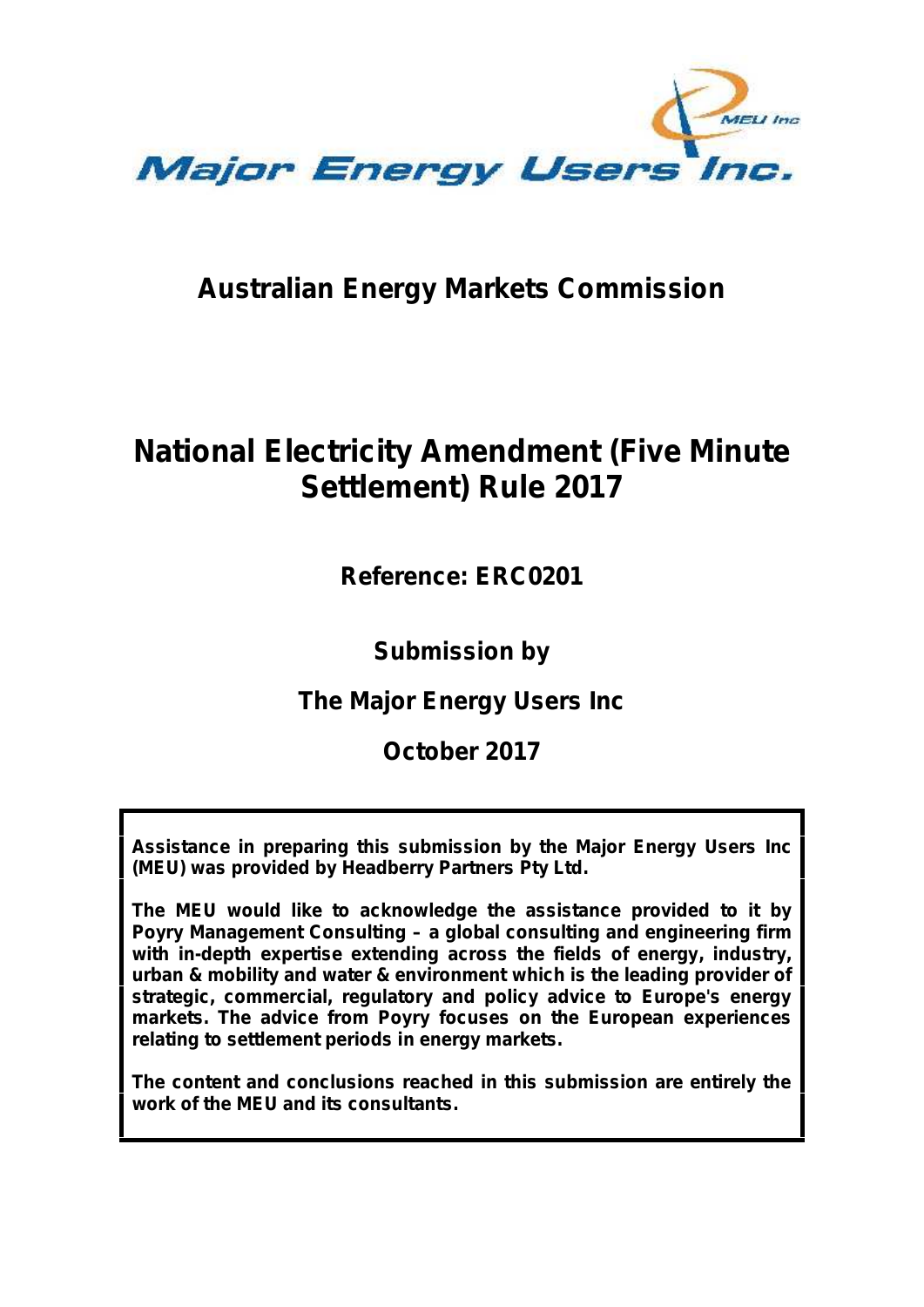# TABLE OF CONTENTS

PAGE

| <b>Executive summary</b>                                                              | 3  |
|---------------------------------------------------------------------------------------|----|
| 1. Introduction                                                                       | 6  |
| 2. Assessment of the AEMC draft decision                                              | 8  |
| 3. The ACCC Retail Electricity Pricing Enquiry                                        | 12 |
| 4. More competition in supply is critical                                             | 16 |
| 5. Assessment of technologies                                                         | 20 |
| 6. The overseas experience                                                            | 25 |
|                                                                                       |    |
| <b>Appendix 1</b>                                                                     | 28 |
| <b>Commentary on NEM issues by the Federal Minister</b><br>for Environment and Energy |    |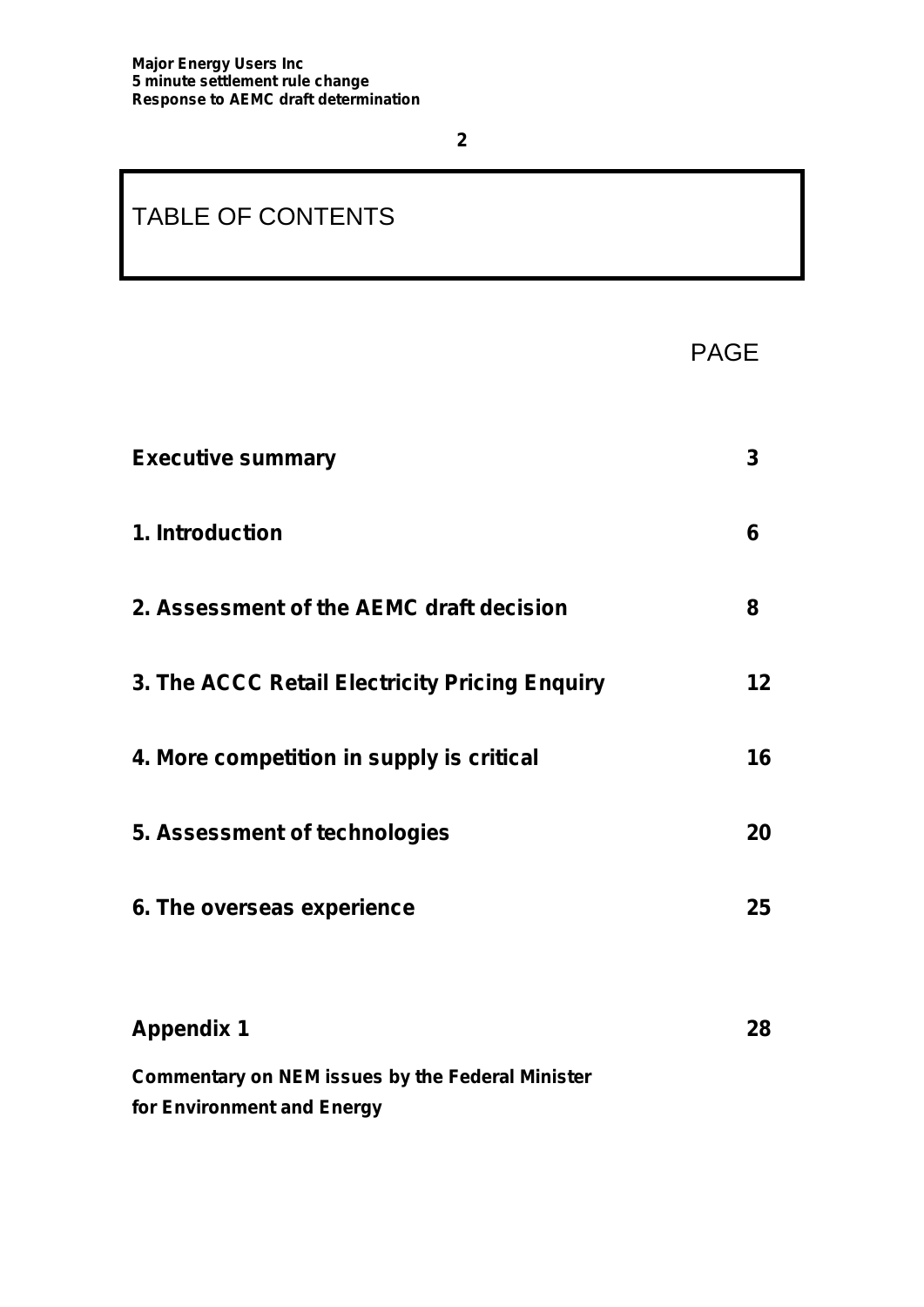### **Executive summary**

The AEMC has made a ground breaking draft decision to transition to 5 minute settlement in the National Electricity Market (NEM) by July 2021. This is despite some very strong arguments provided by stakeholders that the change will incur significant costs and that the benefits will be modest at best. Overall, those stakeholders heavily involved in the electricity market have expressed a view that any benefits of 5 minute settlement will not exceed the costs that will be incurred to make the change.

There is a fundamental fallacy in the AEMC assessment, and this fallacy is driven by a lack of proper assessment by the AEMC of what will occur after 5 minute settlement is implemented.

The fallacy arises when there is a high priced dispatch period, the AEMC analysis shows that generators and demand side "pile in" to provide significant competition in subsequent dispatch periods – this is an incentive provided by 30 minute settlement. This incentive will be removed by 5 minute settlement. What the AEMC assumes is 5 minute settlement will prevent the high priced dispatch period occurring and then continuing.

However, the ACCC analysis of the National Electricity Market (NEM) in its Retail Electricity Pricing Enquiry, considers that the NEM is highly concentrated and that there are times when market power is exercised. This means that if there is no increase in competition to prevent subsequent dispatch periods also exhibiting the same high prices (currently incentivised by 30 minute settlement) there will be no countervailing competition for subsequent dispatch periods.

Since the AEMC provided its draft decision, the ACCC has released its preliminary report on its Retail Electricity Pricing Enquiry which, amongst other aspects, has identified that the levels of competition in the NEM are currently very low and that the wholesale electricity market is considered to be highly concentrated. The AEMC draft decision does not address the issue of the very low levels of competition in the NEM that the ACCC has identified or whether the proposed change will further reduce levels of competition.

It is clear that the levels of competition will be impacted by the change as the AEMC does comment there will be generation that will not be able to provide competitive services under 5 minute settlement<sup>1</sup>. To counter this loss, the AEMC assumes that the incentive provided by 5 minute settlement will deliver new investment to offset the generation that will be lost but there is no evidence provided that the new generation to replace that lost will be delivered by July 2021; nor does the AEMC provide any assessment of the risk if provision of this new generation does not occur.

The AEMC considers that the 5 minute settlement provides a positive benefit to offset the cost s for making the change but has not undertaken any assessment

 $1$  The AEMC also observes that if these generators can provide services in 5 minute settlement, there will be increased costs involved, implying prices will rise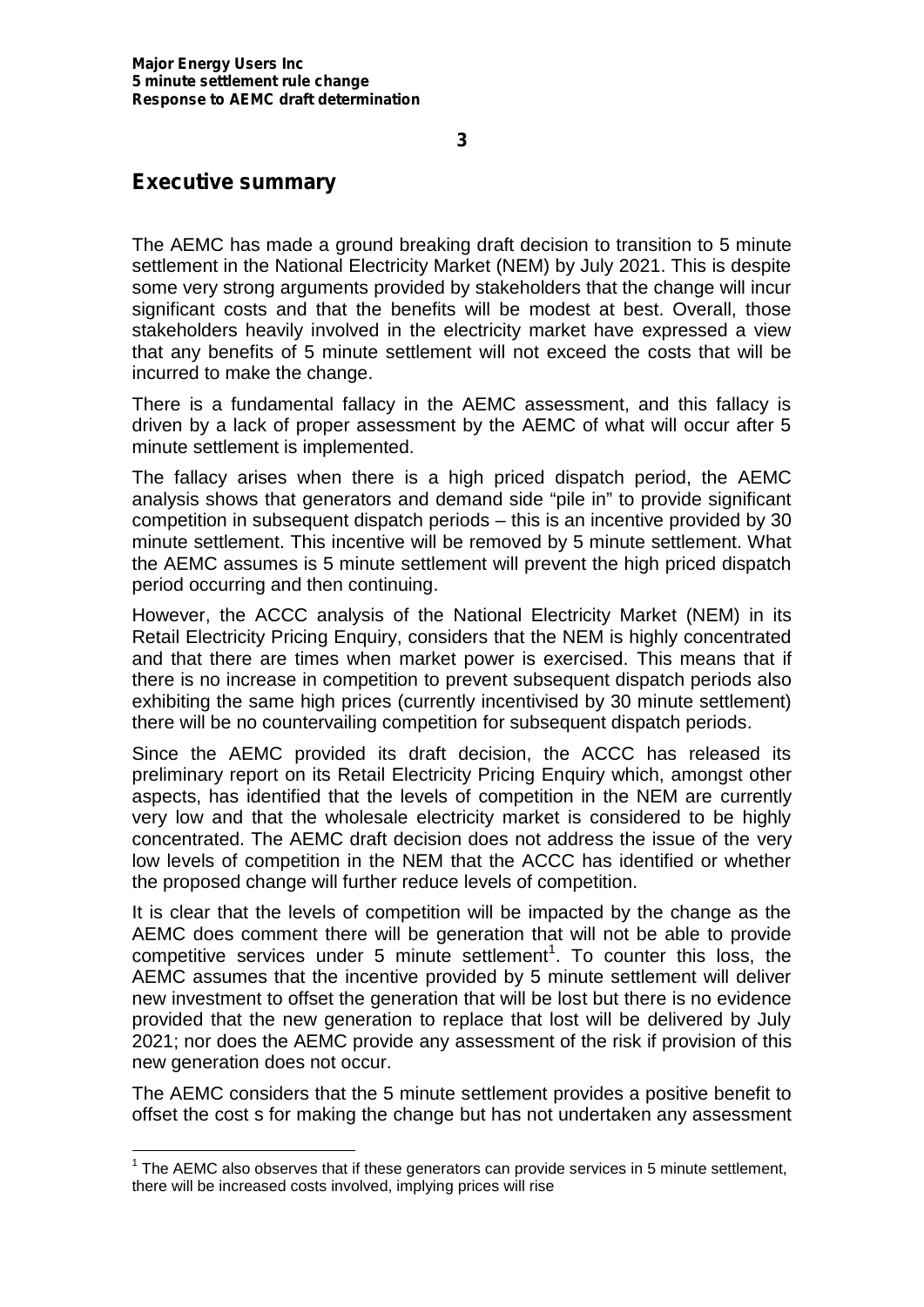to demonstrate this is the case<sup>2</sup>. At most, the AEMC provides a considered view that a reduction in wholesale prices by \$0.50/MWh will offset the costs involved, yet provides no substantiation for the \$0.50/MWh reduction. In counter to this, the MEU points to the ACCC view that the loss in competition occasioned by the closure of Hazelwood power station was a prime cause in the doubling of the wholesale contract prices, even though the loss of supply was less than 3.5% of available generation in the NEM. This shows that any reduction in competition from current levels will result in higher prices to consumers.

The AEMC comments that 5 minute settlement will reduce reliability and security but considers that upcoming reviews will address this loss. The Federal Government's new National Energy Guarantee policy is couched in terms of enhancing reliability and security. This means that any loss of reliability and security from the implementation of 5 minute settlement will detract from achievement of that policy.

The AEMC makes some reference to changes towards 5 minute settlement in overseas markets overseas. Despite this, examination of the detail of that overseas experience does not support the proposed change or that there will be net benefit for consumers. The overseas actions support a view that the AEMC approach is leading edge and essentially unproven in an energy only market such as the NEM.

The draft decision is heavy on assumptions and lacking in detailed quantitative assessments of the way the market will react to the proposed change. Ultimately, the AEMC has assumed that a solution that reflects pure economics will deliver a better outcome for consumers but has not assessed in any significant detail whether this is the case. Specifically, the AEMC has assumed that technology will solve the problem but without assessing in detail whether engineering can deliver the change, whether competition levels will change and at what the costs will be. Specifically, the AEMC has not included in the costs of making the change, any costs for the loss existing generation and the costs for introducing the new generation and plant – the AEMC has concluded these costs are for Market Participants to carry, yet these costs will ultimately be passed onto consumers.

The AEMC has not addressed the temporal implications of its draft decision, or quantified the risks. It allows for a transition of 3.7 years with the expectation that when this time is complete by July 2021, all of the new generation and other plant (eg batteries) needed to provide the necessary competition to make 5 minute settlement work for consumers will have been installed.

As the ACCC has already shown that the concentration of the NEM is already exhibiting higher prices in a highly concentrated market, any loss of generation will result in further reductions in competition. The absence of any assessment of the loss or even risk of loss of competition due to the transition time frame not considering competition issues, is of great concern.

 $2$  The AEMC asserts that this is too difficult but the MEU points out that Frontier Economics has carried out an exercise similar to this for the EU (see section 6)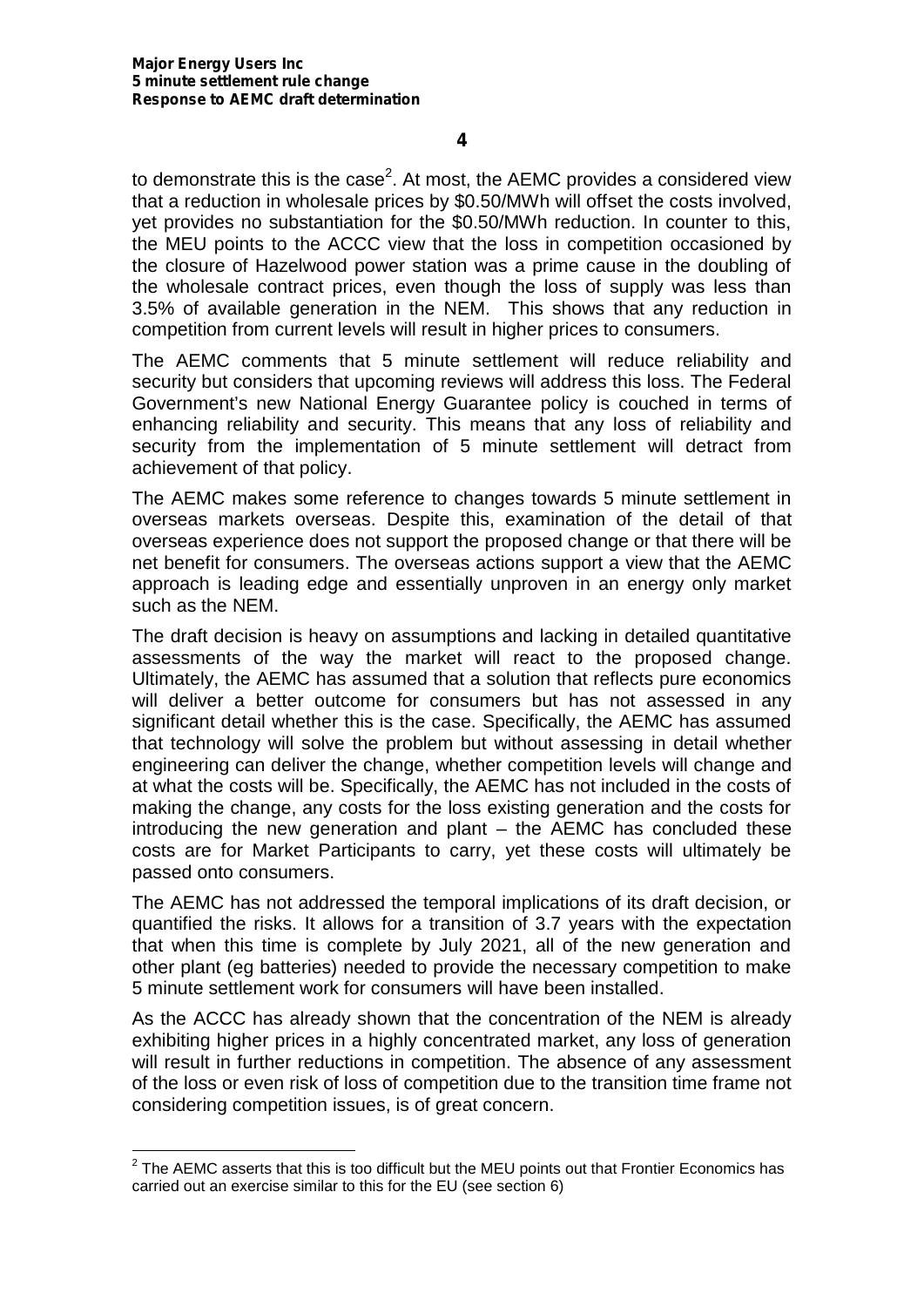The MEU notes the recent change in NEM energy policy to implement a National Energy Guarantee announced by the Federal Government and questions whether the AEMC should implement its proposed rule change before it is clear what the impacts of the new policy directions will be and whether the 5 minute settlement rule change is needed.

Bearing in mind the ACCC observations and the Federal government new energy policy which focuses on enhancing reliability and security, the MEU considers that a move to 5 minute settlement is at least premature, especially as competition in the NEM is likely to further reduce when 5 minute settlement is introduced, potentially increasing prices and reducing security and reliability.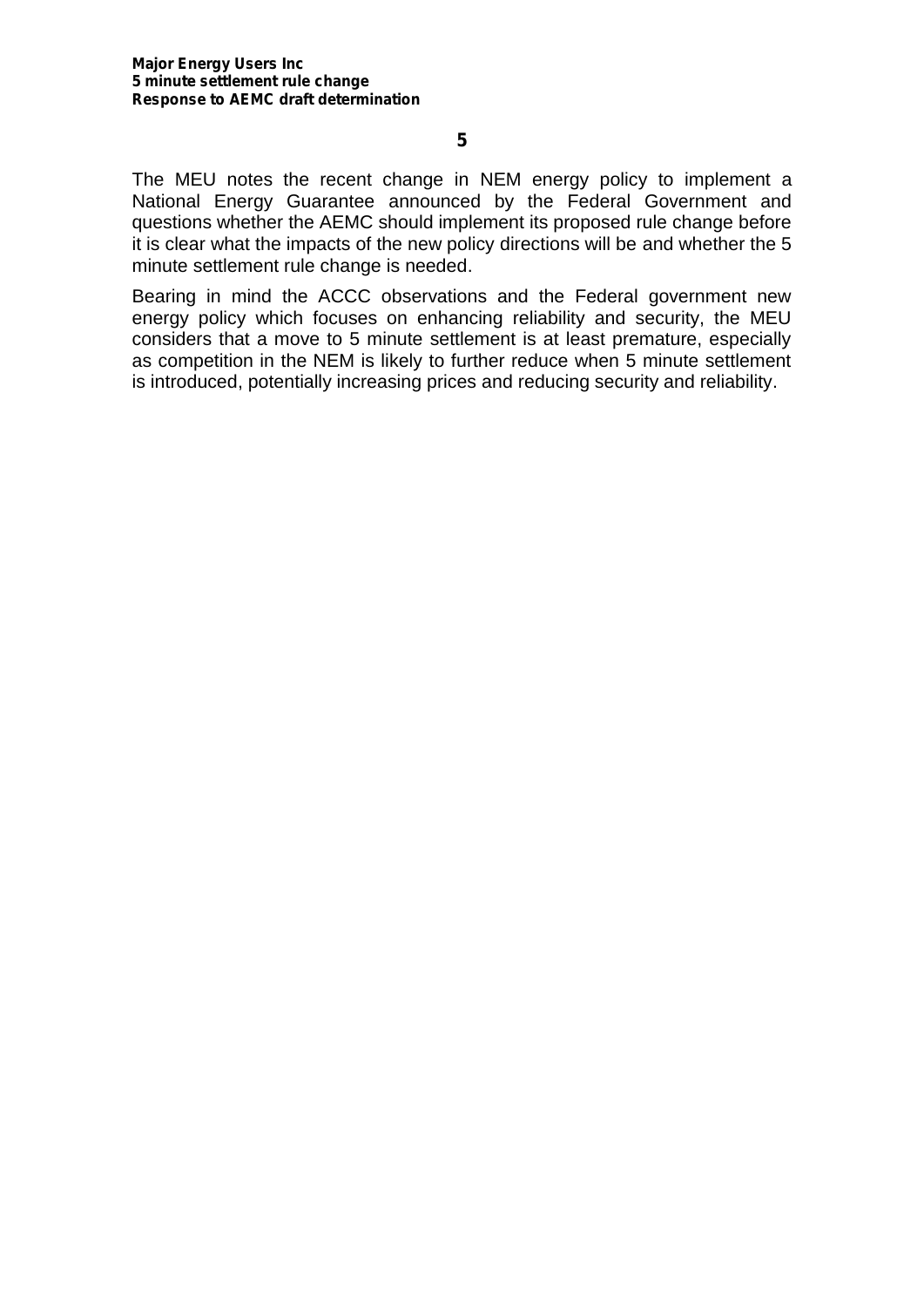### **1. Introduction**

The Major Energy Users Inc (MEU) welcomes the opportunity to provide its views on the AEMC Draft Determination regarding the proposed rule change from Sun Metals Corporation P/L which seeks to have aligned dispatch and settlement (trading) periods of five minutes in the National Electricity Market (NEM).

The MEU has already provided its views on the Sun Metals proposal in its response to the AEMC Consultation Paper and the following Directions Paper. These views have been augmented, and modified, by the MEU active involvement in the workshops and forums the AEMC implemented to discuss the issue further.

The MEU notes that the AEMC has recently concluded assessing two other rule change proposals (from Snowy Hydro and Engie) which would have been impacted by the five minute settlement rule change; the AEMC final determination was that these two rule changes would not have been in the long term interests of consumers. The AEMC reached this conclusion on the basis that the costs imposed on participants would outweigh the benefits (if any) that the proposed rule changes would deliver.

The draft determination regarding the 5 minute settlement rule change is that the AEMC considers that the rule change will result in a net benefit to consumers. However, the AEMC has not provided any evidence that this will be the case, despite receiving advice from stakeholders active in the market that the costs will be greater than the AEMC identifies and the benefits less than those assumed (but not quantified) by the AEMC.

It is of great concern that the AEMC has not assessed the risks of this rule change bearing in mind the current parlous state of the wholesale prices the NEM provides to consumers. In this regard, it is important to note that NEM electricity prices are amongst the highest in the developed world as the following chart<sup>3</sup> from Bloomberg shows

<sup>&</sup>lt;sup>3</sup> Published in The Age 6 October 2017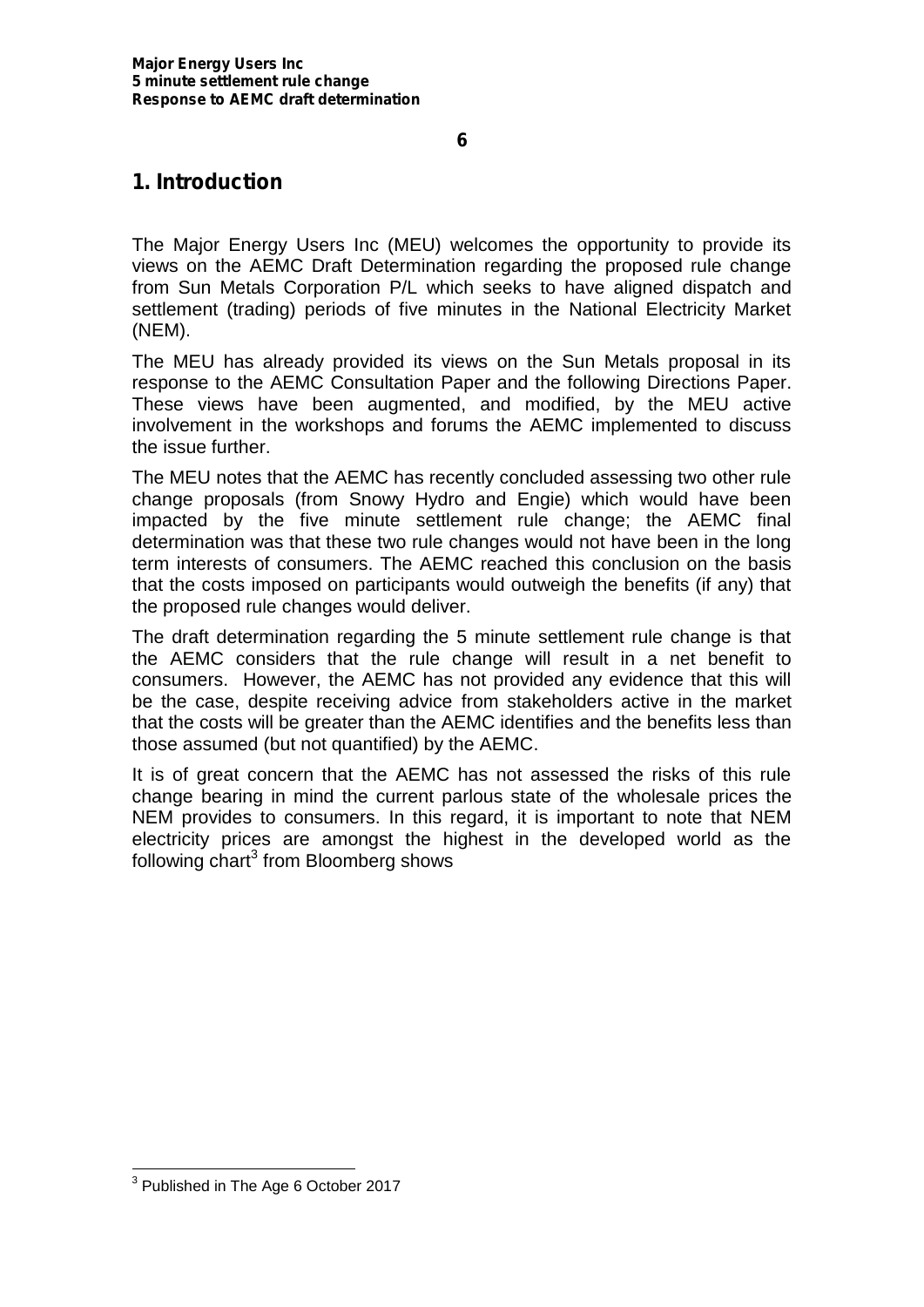#### **Major Energy Users Inc 5 minute settlement rule change Response to AEMC draft determination**

**Power Shock** 



**7**

**Bloomberg** 

The AEMC has not undertaken any risk assessment that its rule change could result in higher prices, exacerbating already excessively high prices for consumers.

The MEU notes the very recent announcement of major changes to the NEM resulting from the recommendations of the Energy Security Board (ESB) which mandates reliability requirements to be provided by retailers and presumably generators through contracts with retailers. As the changes that will result from the implementation of the ESB recommendations will be far reaching (potentially including some form of payment by retailers to ensure sufficient dispatchable generation will be available), the 5 minute settlement rule change proposal should be deferred, modified or even not enacted, pending development of the details needed to implement the changes to the NEM to implement the National Energy Guarantee policy.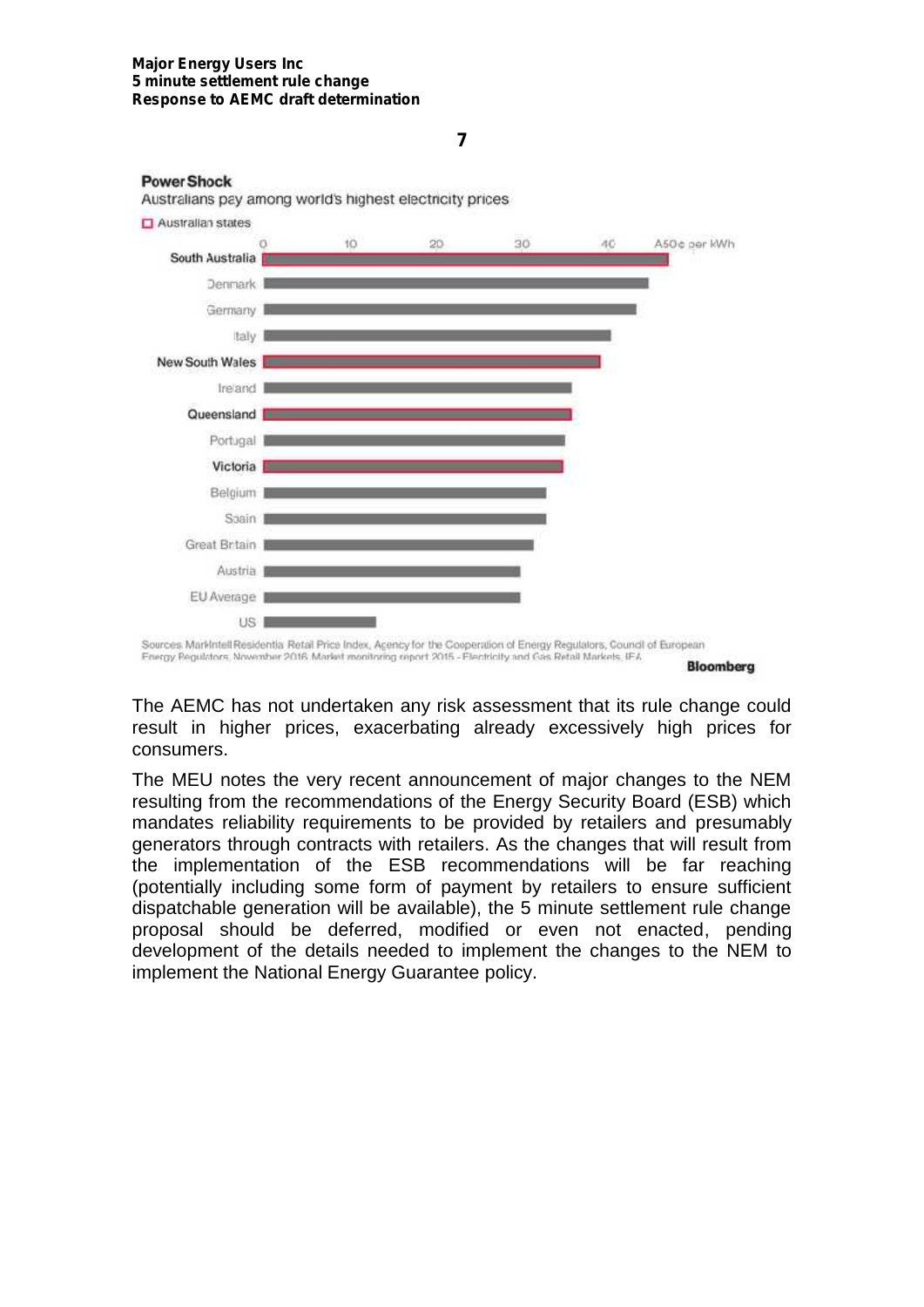### **2. Assessment of the AEMC draft decision**

The AEMC is testing the boundaries of electricity market knowledge as to how the 5 minute settlement rule change will affect the National Electricity Market (NEM) and whether it will deliver lower electricity prices rather than result in further increases in the already excessively high electricity wholesale prices seen now in the NEM.

Electricity prices have been driven to their current high levels by a perfect storm of ill-informed decisions by governments who have delivered very high gas prices and rule makers that have encouraged excessive network costs and allowed generators free rein to game the electricity market which has resulted in consumers having to buy electricity under contracts effectively set at gas fired generation prices.

The AEMC has not shown how its proposed move to 5 minute settlement changes this high priced reality.

In its just released preliminary report on the Retail Electricity Pricing Enquiry, the ACCC attributes the recent rises in the wholesale electricity market to generation and retail sectors of the market being highly concentrated. The ACCC cites that this provides a greater opportunity for the exercise of market power.

What is absent from the AEMC assessment is any analysis as to whether the new 5 minute settlement rule change will result in further increases in market concentration. The MEU is very concerned that the AEMC has reached its decision based purely on economic theory and hope.

Even while making this decision, the AEMC has failed to carry out even basic assessments of key aspects of the change.

#### **In its draft decision, the AEMC has not made any:**

- risk assessment about if their assumptions are incorrect or if new investment in generation and other plant assumed to be made, is not delivered in time
- quantitative assessment of the counterfactual (ie how much will the market respond to the change) to balance against the costs
- ) modelling to evaluate how the market might operate after the change<sup>4</sup>
- evaluation of the way the new plant incentivised by the change (eg batteries and pumped storage) will interact with the market, bearing in mind their engineering limitations which the AEMC has glossed over

 $^4$  In fact generators at the AEMC workshops have stated that they would have a totally different approach to bidding under a 5 minute settlement regime implying that any conclusions drawn from 30 minute data (on which the AEMC has relied to substantiate the change) is highly suspect.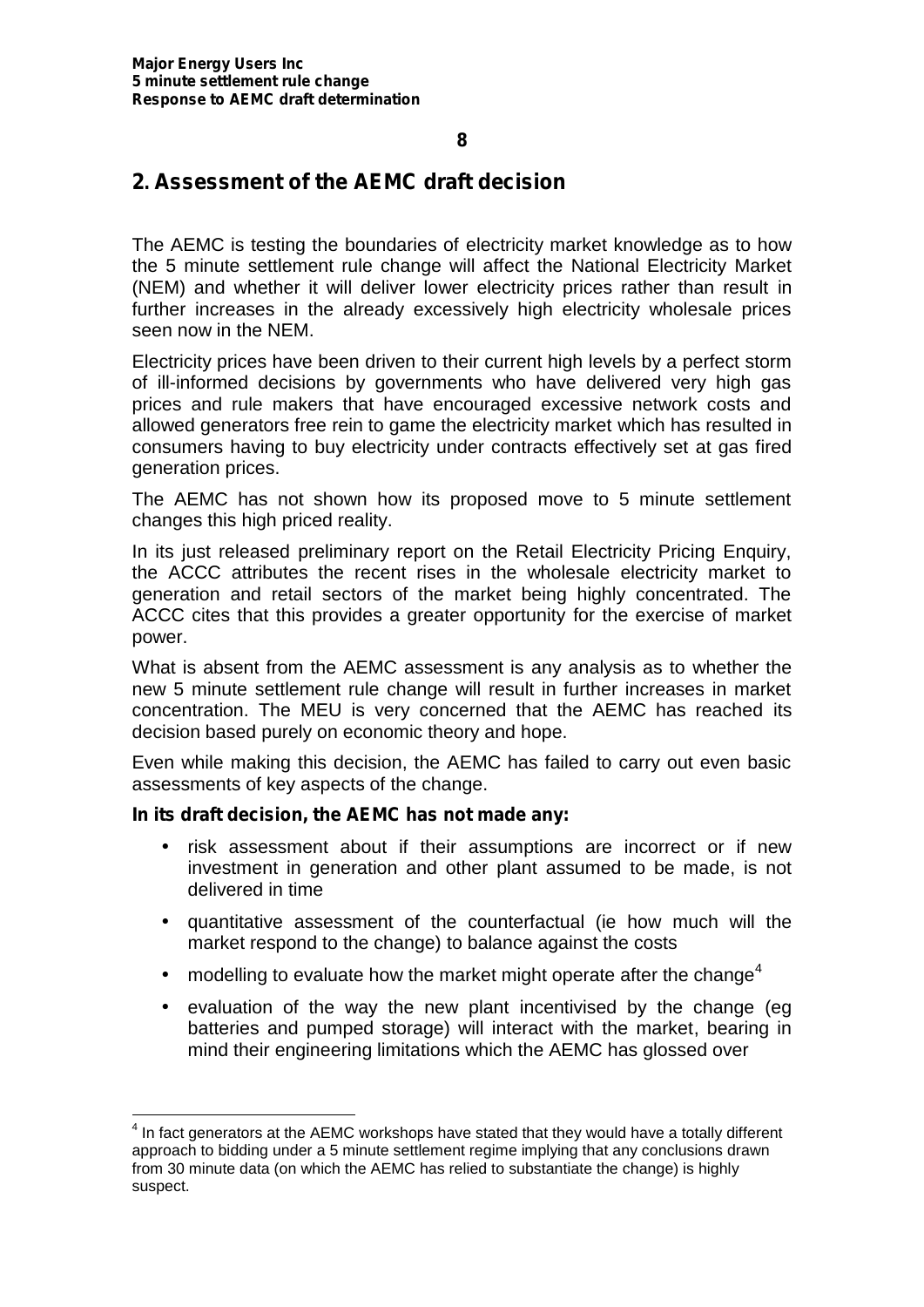- assessment of the changes in market concentration and market power opportunities that the change could bring
- investigation as to why most other energy markets that have not moved to 5 minute settlement and the reasons why<sup>5</sup>
- assessment as to what benefits the change will deliver that the demand side responses expected from the change but who have not been active under the current settlement period, noting that 30 minute settlement does provide incentives already
- detailed assessment of the benefits other than observe that a 50 cent reduction in the spot price would be sufficient to offset the costs involved with the change
- calculation of the costs involved with providing the new equipment (eg batteries) and generation plant that will be needed to enable the market with 5 minute settlement, operate as securely as it does now. The AEMC considers that this cost will be carried by Market Participants and implies this will not be a cost to the market or consumers<sup>6</sup>. Consumers will ultimately bear the cost.
- ) identification of the cost impact on consumers of the generation made redundant by the change

Consistent use of terms like "expects", "should", "likely" and "may" are used widely throughout the AEMC draft determination, but the AEMC provides little in the way of certainty that would result from better more detailed assessments, especially more quantitative analysis such as carried out by the ACCC to inform its conclusions.

The only quantitative assessment made about the benefits of the rule change were that if the wholesale price fell by \$0.50/MWh then this would offset the costs coming from the change. However, the MEU notes that the reduction in competition in the wholesale market caused by the closure of Hazelwood power station effectively caused the wholesale contract prices to more than double. While the loss of competition in the wholesale market is addressed in more detail in the following sections 3 and 4, the MEU points out that any loss of competition in the NEM will cause significant harm to consumers and there is every expectation that the move to 5 minute settlement will result in a loss of competition, especially in the early years after the change..

The AEMC recognises that the change will result in a risk to system security and reliability yet considers that its work on various reviews currently underway will offset these risks and that the transition period will provide time to resolve

<sup>&</sup>lt;sup>5</sup> The MEU notes that the US regulator FERC has mandated common dispatch and settlement periods but has not mandated these to be of 5 minutes

<sup>6</sup> See AEMC response to ERM comment under "Costs". ERM raised the costs of the new generation technology will result from the change – the AEMC response is that Market Participants are best placed to evaluate and manage costs and risks of investment. While the MEU agrees with the sentiment, these are still costs that the AEMC has to assess to ensure that the rule change provides a net benefit to consumers.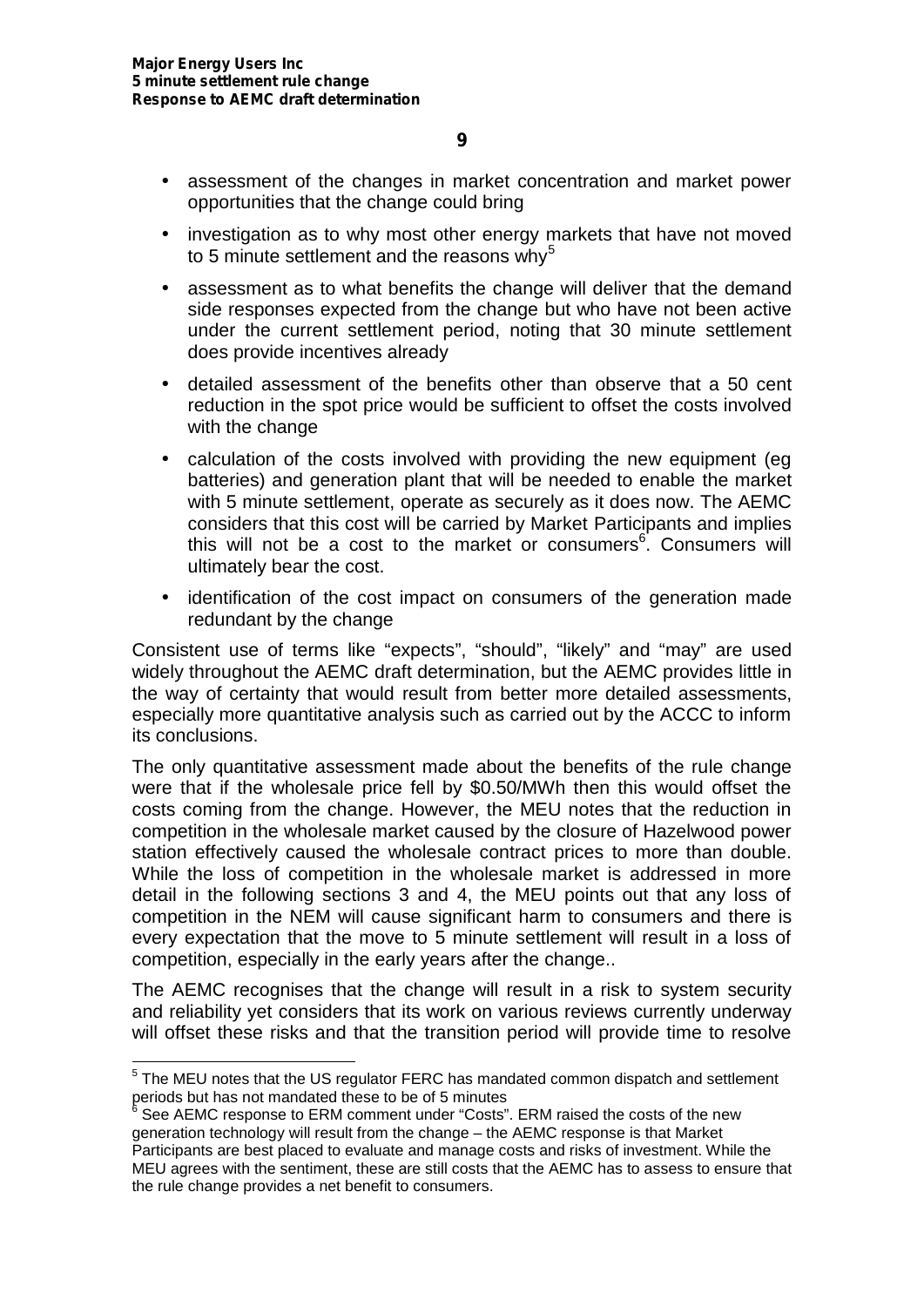these. What the AEMC does not discuss about these other reviews, is that there are likely to be costs to consumers that will eventuate from changes these reviews might have to deliver to obviate the impact of the 5 minute settlement change on reliability and security.

What is most concerning is that the AEMC has not considered there might be other solutions to the problem they have identified with 30 minute settlement. Such other options include:

- Earlier gate closure on rebidding, such as a one hour ahead as used in the UK and elsewhere in the EU
- No rebidding within the 30 minute settlement period
- Capacity markets like those used extensively in most electricity markets<sup>7</sup> and implied for the NEM under the new National Energy Guarantee policy. Even the UK which pioneered energy only markets like the NEM has opted for a capacity market due to the difficulties inherent in energy only markets
- Marginal pricing over 30 minute settlement periods

The AEMC has not examined the reasons why other electricity markets have not transitioned to 5 minute settlement. For example, in section 6, the MEU points out that the EU commissioned Frontier Economics to assess the benefits of normalising EU markets to 15 minute settlement yet the conclusion was that at best the change would be marginally positive and at worst strongly negative. Also, the UK examined in detail the 30 minute settlement process and elected not to even look at shorter settlement.

It is clear that the AEMC has assumed that the economic purity of its draft determination will result in benefits to consumers. At the same time, it has downplayed the costs of making the change and the significant opposition to the proposal by Market Participants. Of great concern to the MEU is that the AEMC has not fully appreciated the limitations<sup>8</sup> of the technology it considers will be needed to deliver the benefits of 5 minute settlement, nor of the impacts on the levels of competition that are likely to result.

This means that it is essential that the AEMC must fully investigate and carry out detailed studies to assess, in quantitative terms, likely responses that the rule change will cause. With the very high electricity prices consumers now face, if the rule change results in further increases in prices, then the AEMC will have failed in its responsibilities to ensure deliver an outcome that meets the National Electricity Objective.

In the absence of better analysis of the impact that its proposed rule change will deliver, the MEU is not convinced that the change will provide a long term

 $^7$  AEMO has effectively introduced capacity market features to provide security of supply in SA and Victoria for this coming summer and the one after through the Reserve Trader process

<sup>&</sup>lt;sup>8</sup> Discussed in more detail in section 5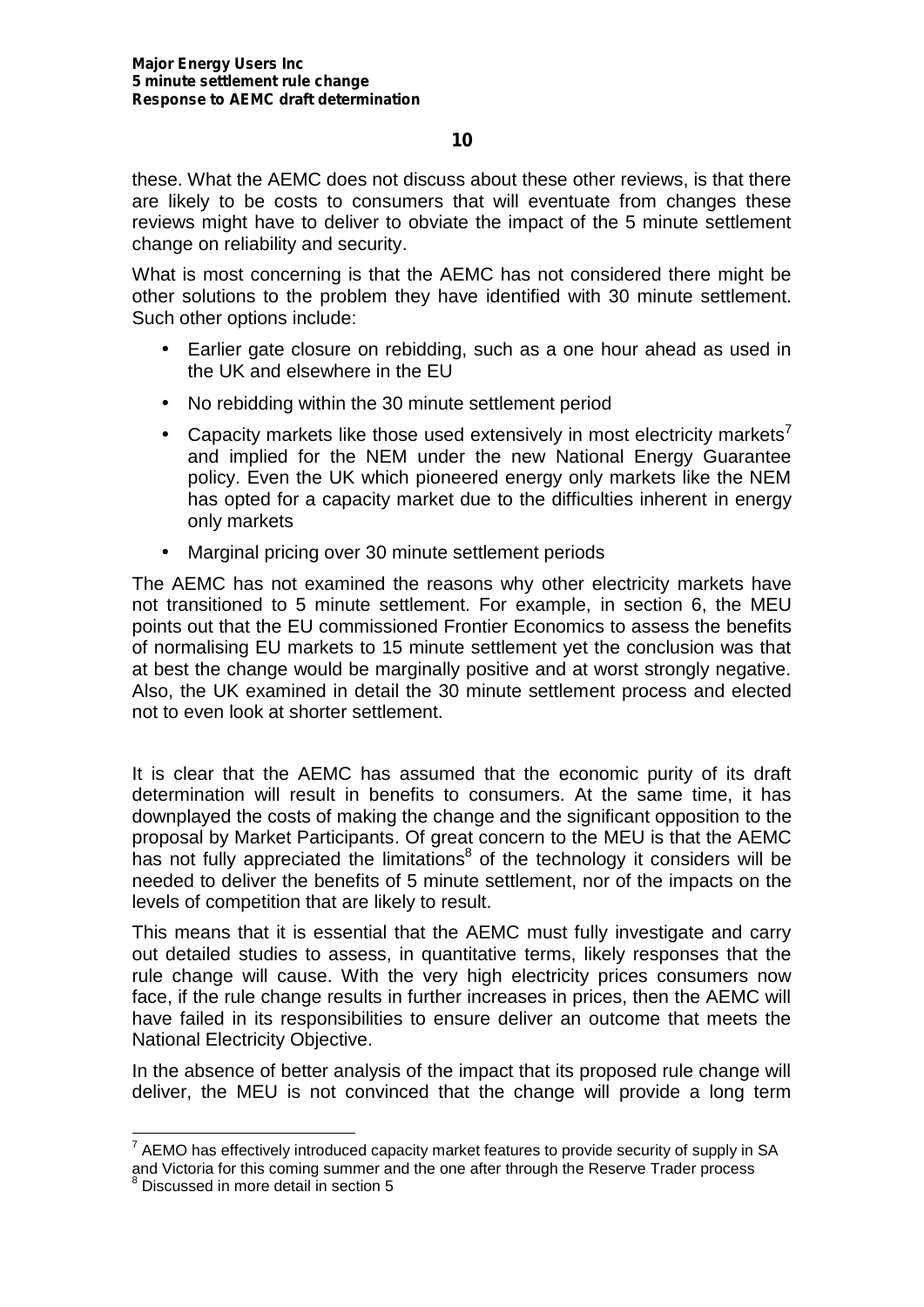benefit to consumers, sufficient to offset the costs that will be caused to implement it.

The AEMC has decided that the transition time needed to implement this change will be 3.7 years with a start of 1 July 2021. This time frame has been assessed on the basis that this is needed to

- **Exit most contracts**
- Align requirements for metering
- Implement IT systems

What is totally missing from any assessment of time, is the time needed to ensure there is adequate competition for all services at the date of changeover (1 July 2021). There is a need for an evaluation of the time needed to provide the necessary replacement of the generators that can't operate within 5 minute settlement with the new plant and equipment. The AEMC has decided that this replacement is the responsibility of Market Participants yet if there is insufficient replacement by 1 July 2021, then the generators able to operate in a 5 minute settlement market will have increased market power.

As the ACCC has already shown that the concentration of the NEM is already exhibiting higher prices in the highly concentrated market, any net loss of generation will result in further reductions in competition. The absence of any assessment of the loss (or even risk of loss) of competition due to the transition time frame not considering competition issues is of great concern.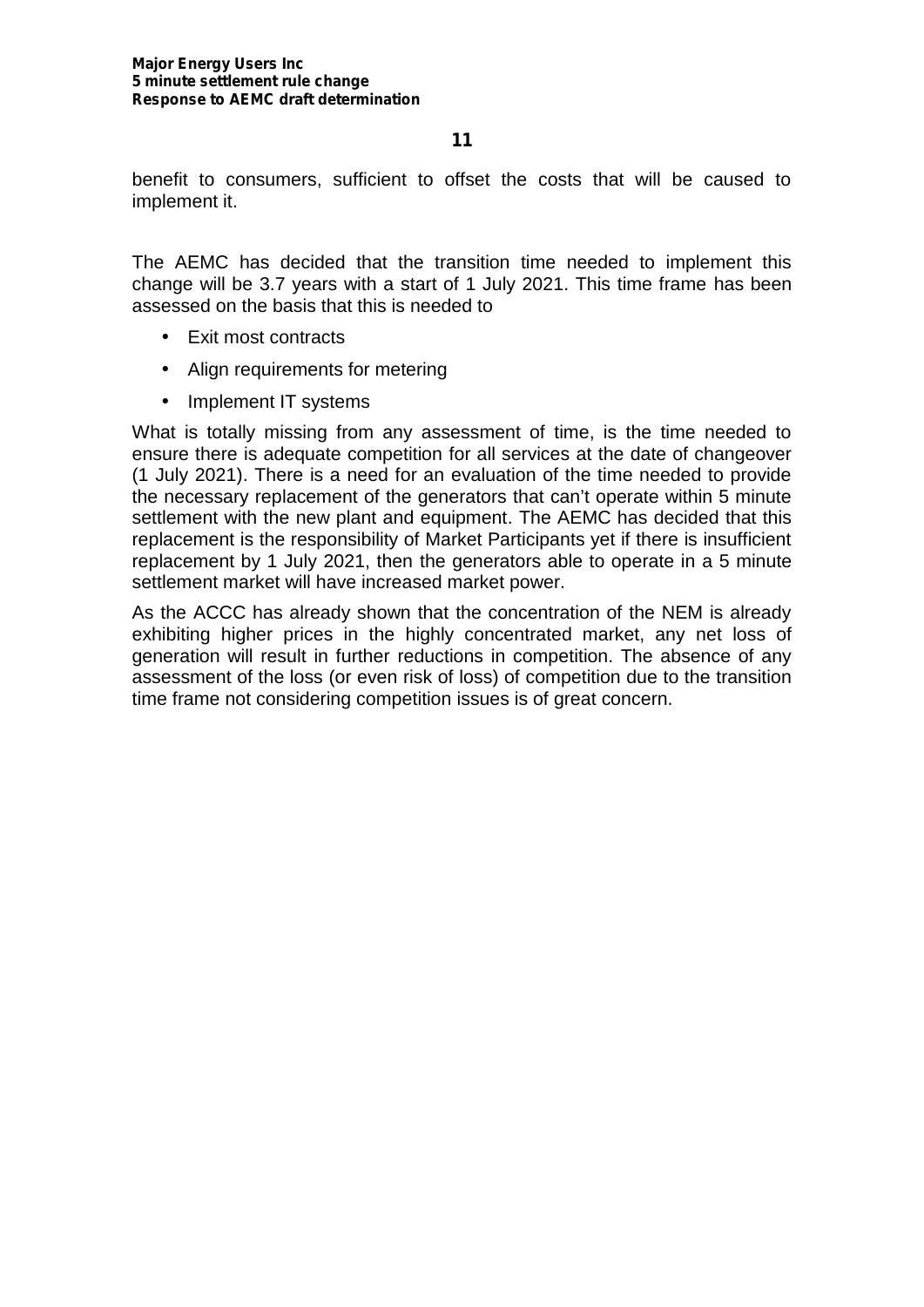### **3. The ACCC Retail Electricity Pricing Enquiry**

The ACCC preliminary report on its Retail Electricity Pricing Enquiry provides a number of very important issues that the AEMC has not addressed in its draft decision.

One of the critical conclusions drawn by the ACCC is that the NEM is highly concentrated in both generation and retail and this level of concentration provides a mechanism to exercise market power. In its report (page 81) the ACCC comments

"The high levels of concentration, and the very high market shares of certain generation businesses, raise real concerns. The effective operation of the NEM is predicated on a competitive market. The potential for the exercise of market power has increasingly been a concern as market concentration has increased."

It is this exercise of market power, especially in an energy only market, that allows generators to cause prices to reach very high levels. Thus, any change to the rules needs to examine the potential for the any change in the exercise of market power. That the AEMC has assumed that 5 minute settlement will reduce the potential for exercise of market power is a major concern because if market power is exercised as a result of the change, the incentive to reduce the ability to exercise market power implicit in 30 minute settlement, will no longer apply, providing the conditions for the exercise of market power to be continued in subsequent dispatch periods.

In its report, the ACCC cites the example of ability of Stanwell to exercise market power and drive prices higher (page 81)

"The effect that large generators may have on a market is illustrated by recent experience in Queensland. In June 2017 the Queensland government, concerned about prolonged high wholesale prices in the state, directed state owned Stanwell Corporation to offer more capacity in the NEM and alter its bidding strategies to put downwards pressure on wholesale prices. As noted in Figure 3.3 above, 37 per cent of electricity dispatched in Queensland in 2016– 17 was generated by Stanwell Corporation.

The intervention achieved immediate impacts in the market. Before the direction to Stanwell Corporation, futures contracts for the 2017–18 summer months in Queensland were trading at around \$120 per MWh. Following the direction to Stanwell Corporation, those futures prices dropped to around \$100 per MWh and have stayed at that mark since.

It is clear that market concentration overall, and the very high market shares of particular generation businesses in some NEM regions, is a risk to wholesale prices. The NEM is designed to operate with effective competition among generators and any sustained ability for generators to exercise market power is a barrier to effective competition."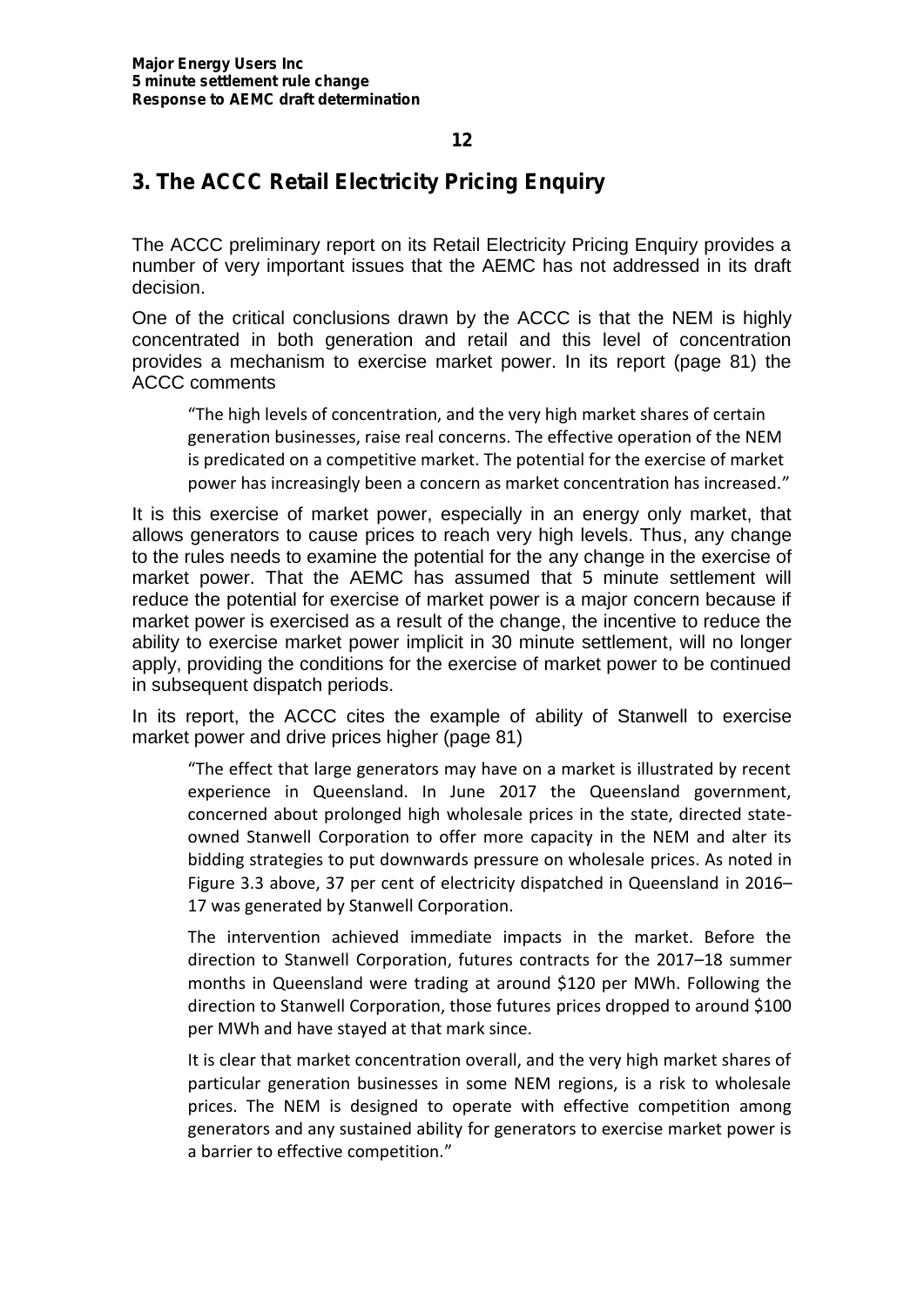That actions by Stanwell have had such a significant impact on both spot prices and contract prices shows that the levels of competition in the NEM are at critical levels. While the ACCC example is focused on the Queensland region, it is important to note that certain generators in other regions have similar degrees of concentration due to the presence of pivotal generators, as the figure 3.3 referred to in the ACCC quote above shows.



Figure 3.3: Market share by generation dispatched, 2016-17

Source: ACCC calculations. AEMO market dispatch data

\*The Engis figure includes Hazelwood's output from 1 July 2016 until its clesure in March 2017. Engic's generation cutput in Victoria will be significantly lower in 2017-18.

The ACCC also draws attention to the loss of supply caused by the closure of Hazelwood power station in Victoria and the ACCC comments (pp 84 and 85)

"The decommissioning of Hazelwood is significant for the Victorian market as it contributed a large proportion of Victoria's baseload generation. Wholesale prices in Victoria increased by 40 per cent between 2015–16 and 2016–17, and prices for 2017–18 are tracking to be significantly higher again—the average price so far this financial year is 65 per cent higher than the 2016–17 average, and almost double the average price over 2015–16. ... **While this jump is significant, it should be noted that Hazelwood's closure does not fully explain the current high wholesale prices in Victoria**." (emphasis added)

The implication of the ACCC observations is that it was not merely a tightening of the supply/demand balance as a result of the closure, but there were other forces that caused the higher prices.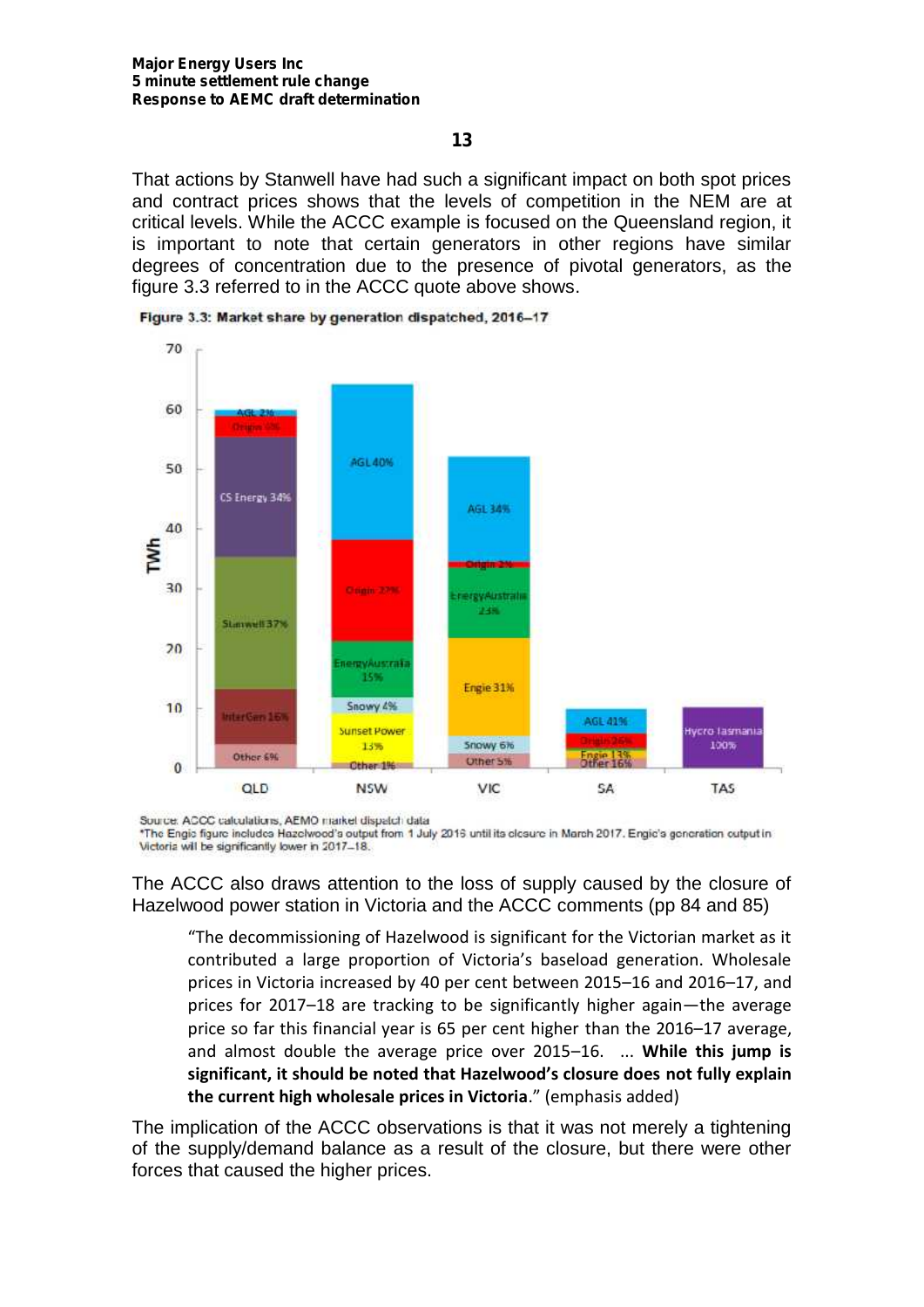For the AEMC not to examine the potential for exercise of market power under a 5 minute rule change due to concentration of the market is of great concern.

In its preliminary report, the ACCC provides a concerning observation (page 151)

"The solutions to Australia's affordability problem will not be straightforward, nor is there a 'silver bullet' that will address all problems. Some mistakes of the past are beginning to be unwound, while others, unfortunately, will affect electricity markets and consumers for decades to come."

The ACCC goes on to state (page 152)

"...the ACCC will be mindful of the history of interventions in this market which have too often had unintended consequences to the detriment of electricity users. For this reason, policies targeting improvements in this market will need to be carefully considered prior to implementation."

These ACCC observations raise concerns that a decision to move to 5 minute settlement could well fall into the same category of other past mistakes, especially if there is a lack of detailed quantitative assessments and analysis. Specifically, the ACCC has identified that the reduction in the level of competition in the generation and retail sectors is the main cause of the recent massive increase in wholesale contract prices, and highlights the need for the AEMC to assess the levels of market concentration before and after the rule change is implemented.

Amongst other causes $9$  of price rises, the ACCC points to the massive incentives that were provided to networks with the changes in the rules for network regulation that were made in 2006. The ACCC comments (page 112)

"The AER has previously stated that the 2006 NER were deliberately set to create a favourable environment for investment but in doing so, the balance of cost and service was not given sufficient attention. In its inquiry into the Electricity Regulatory Frameworks, the Productivity Commission found that flaws in the design of the framework contributed to network price increases between 2007 and 2012. The Independent Review Panel report on network costs in Queensland similarly found that the framework "limits the ability of the AER to drive the [network operators] towards the delivery of efficient capital and operating programs."

The MEU pointed out to the AEMC that its decision to change the network regulation rules in 2006 provided too strong an incentive for investment in networks. After the network rule changes were made in 2012, there were still excessive incentives provided to networks and the MEU proposed a number of

 $9$  Over-forecasting, limited merits review,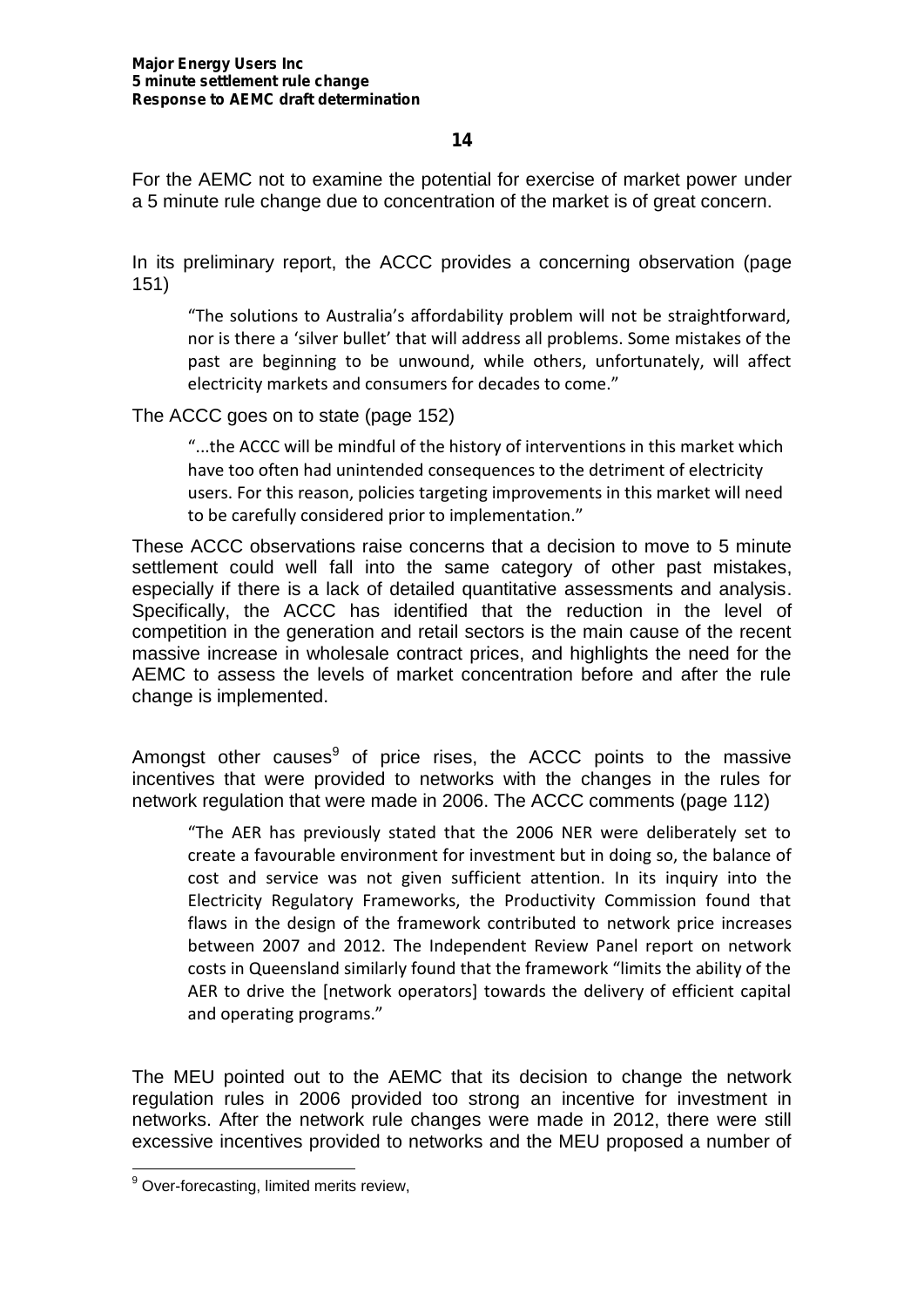rule changes to limit these incentives. Despite the MEU efforts, the AEMC expressed a view that the long term interests of consumers needed such strong incentives to ensure reliability of the networks.

It is now clear that the changes to the network rules were made without sufficient investigation into the potential costs that could ensue. As noted in section 2, the MEU considers that the AEMC draft decision on 5 minute settlement suffers from a similar lack of more detailed assessments than those undertaken so far.

With regard to the 5 minute settlement rule change, the ACCC, whilst providing some limited support for the change, provides a number of notes of caution and implies that deeper investigation is warranted with specific attention to the levels of competition seen in the NEM before and after the rule change to identify whether 5 minute settlement will further reduce the levels of competition now being seen in the NEM.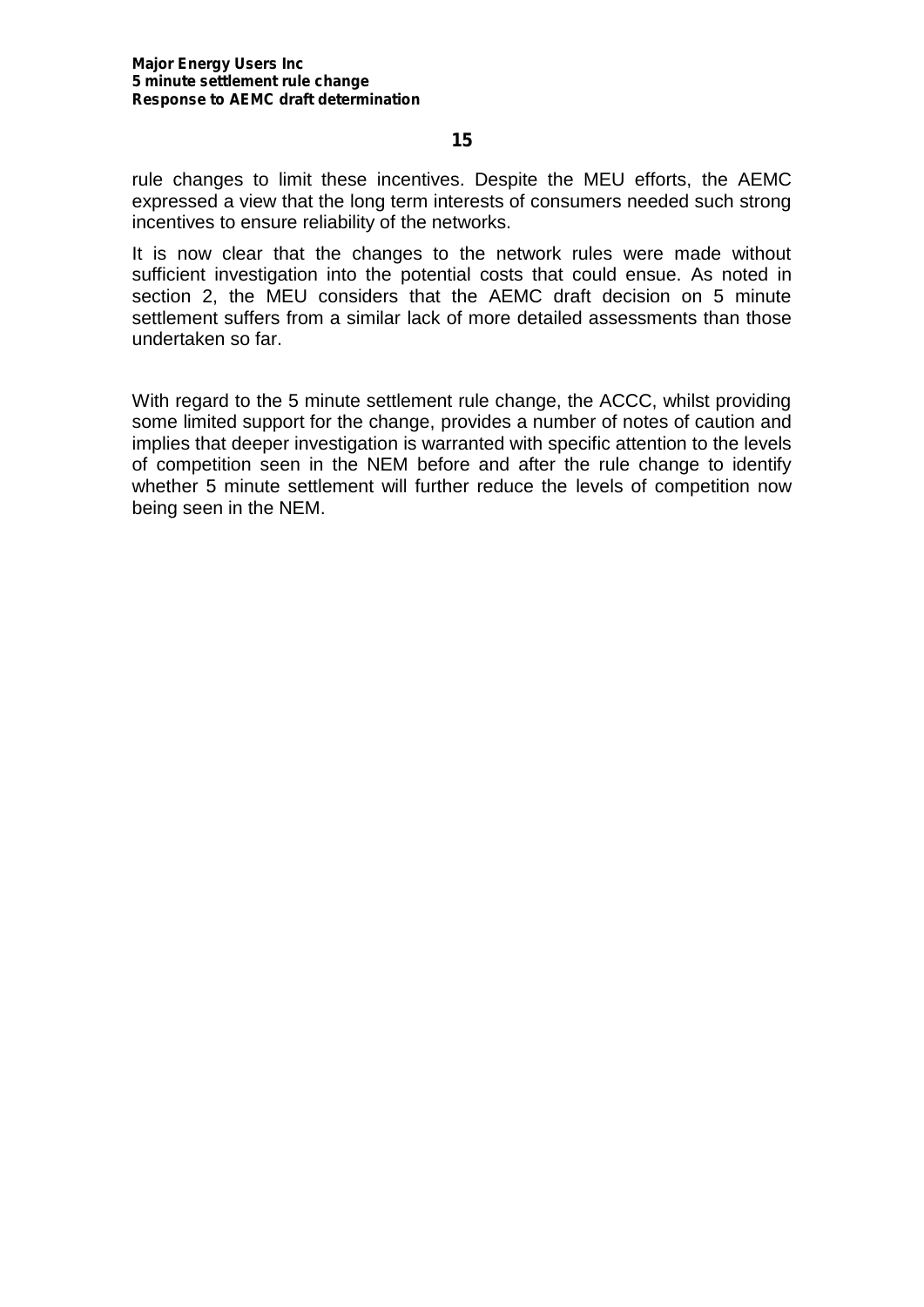### **4. More competition in supply is critical**

As the ACCC notes in its report (see section 3), electricity prices in the wholesale market are already very high and lower wholesale prices will only come if there is more competition amongst providers for the various elements of electricity production.

This point is reinforced in the commentary on NEM issues by the Federal Minister for Environment and Energy Josh Frydenberg<sup>10</sup> and by the ACCC (see section 3), yet the AEMC draft decision does not provide a view on the outturn levels of competition in the NEM after the 5 minute settlement is implemented.

The principle behind the electricity wholesale market is that there will be vigorous competition in the supply of electricity in every dispatch period. The incentive in 30 minute settlement ensures that there will be increased competition in dispatch periods subsequent to a high priced dispatch period. The 5 minute settlement proposal will remove this incentive and so allow the conditions that caused the initial high price to continue.

At the forum to discuss the proposed change, the MEU raised the question as to whether the AEMC had assessed the impact of the proposed rule change on the levels of competition for each service that the supply side provides.

The AEMC advised that an assessment of the impact on competition would be carried out, but a review of the AEMC draft decision shows that there has been no assessment of the impact of the rule change will have on the level of competition amongst generators after the rule change, other than expression of the view that (page 14):

"More accurate spot prices **may** also encourage efficient supply side competition with generators entering the market that are able to take advantage of spot price variability or existing participants investing in additional flexibility." (emphasis added)

The ACCC opines that the current price spikes seen in the market are a result of limited competition already being seen in the market, so the MEU questions the AEMC assertion that more accurate spot prices will encourage more competition.

On page 34 of its draft decision, the AEMC notes the MEU commentary that there have been high prices in a 5 minute dispatch period, but these high prices did not continue because of a subsequent increase in competition from more generators being dispatched thereby driving prices down. The AEMC attributes the price spikes in a 5 minute dispatch period being caused by the 30 minute settlement period. Implicit in the AEMC assertion is that a move to 5 minute settlement will remove high prices from the market.

<sup>&</sup>lt;sup>10</sup> See appendix 1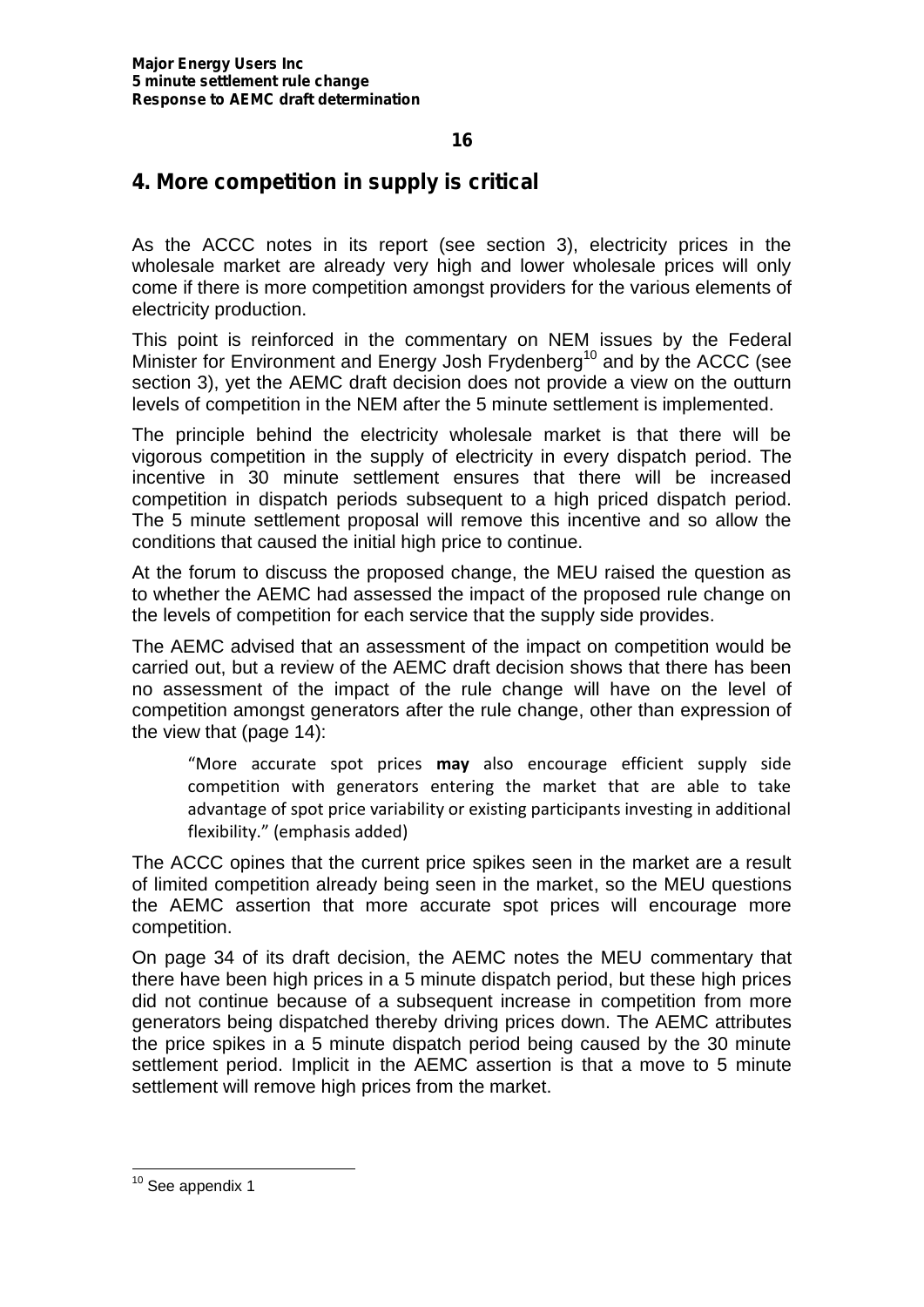The MEU points out that the high prices in the initial dispatch period can only be present if there is already a lack of competition, allowing the exercise of market power by the generators to "spike the price".

Under 5 minute settlement, if there is a high priced dispatch period, then the conditions that caused the high price will continue into subsequent periods as there will not be the competition engendered by 30 minute settlement to reduce prices in the subsequent periods. The ACCC assessment is that there is already insufficient competition in the NEM to ensure that no high priced dispatch periods will occur, so an incentive is needed to increase competition for subsequent periods, such as that provided by 30 minute dispatch.

However, the AEMC does not carry out any assessment as to the extent of any lack of competition in the market which might drive high prices. In contrast, the ACCC, in its preliminary report from its Retail Electricity Pricing Enquiry highlights that the electricity wholesale market is highly concentrated and that this is contributing to the high prices now being seen in the market. The ACCC points to a major concern with regard to the level of competition in the wholesale market, including in the contracts and secondary markets.

The ACCC identifies its concern by observing (page 151)

"There appears to be insufficient competition in both generation and retail markets, which both raises prices and increases barriers to entry"

What is of concern is that the AEMC does not accept that the move to 5 minute settlement will reduce liquidity in the futures market, especially the liquidity of price cap products but at the same time accepts that the change will result in existing technology generation assets ("frame type" gas turbines) exiting the market as they do not have fast enough response times to operate with 5 minute settlement (page 43)

This issue of competition needs to be assessed in greater detail before deciding on whether 5 minute settlement will deliver benefits to consumers.

The AEMC identifies that the existing generation fleet is ageing and the investment in new faster response technology to allow 5 minute settlement merely replaces retiring generation. While this might be true over the longer term, the observation overlooks some basic facts.

- 1. The new rule change is to come into operation on 1 July 2021, yet there is little (or no) existing generation forecast for retirement within this time span. Throughout the draft determination, the AEMC highlights that there will have to be new investment made with more flexible plant as a result of the rule change and implies that the new generation will be change out for plant that will exit the market through age; as existing plant will face premature retirement there will be a cost to consumers.
- 2. Replacing old partly depreciated plant with new undepreciated plant adds to the total costs consumers have to pay for. The MEU points out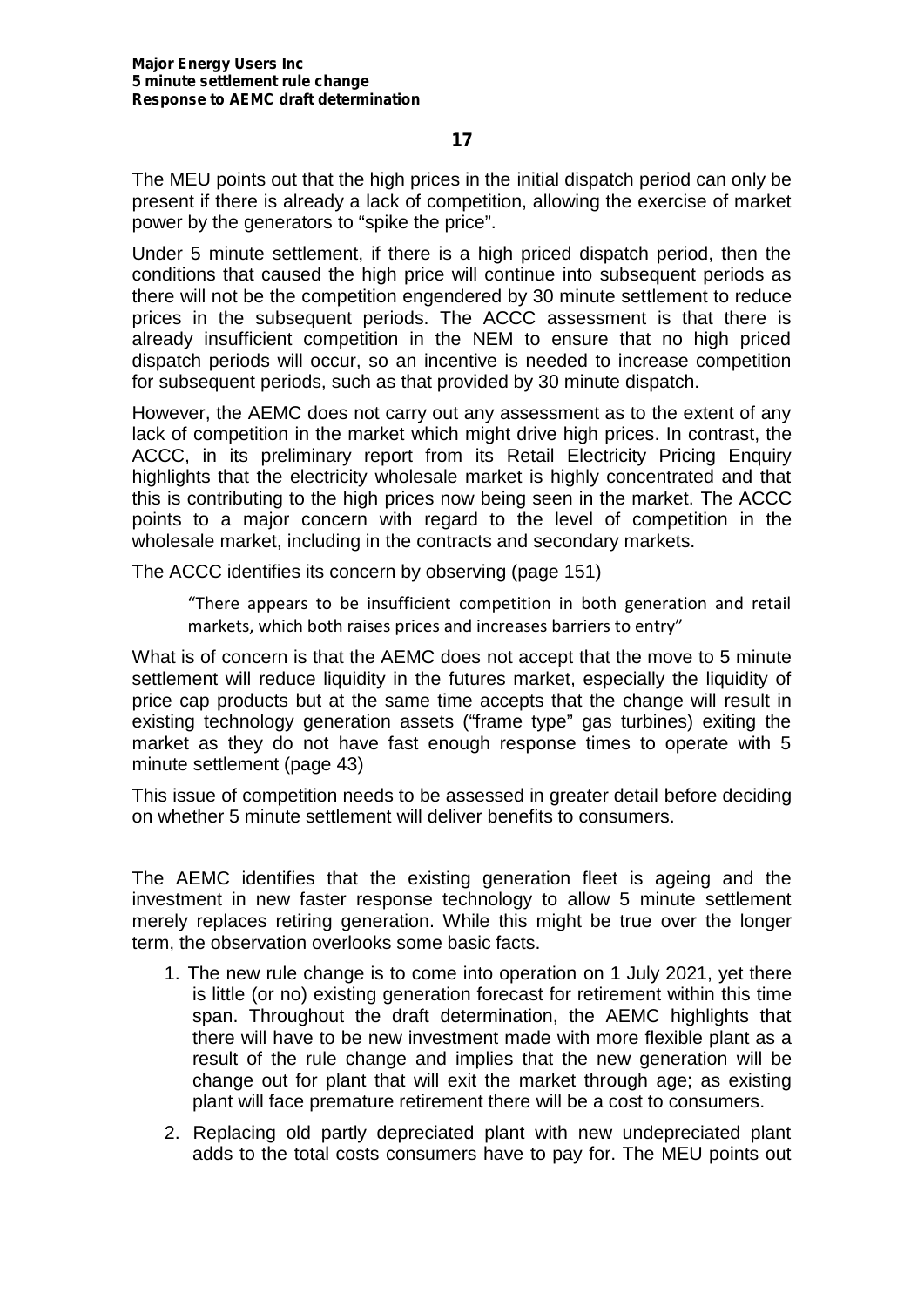that this is a cause of the ever increasing real regulatory asset base that is seen in network regulation.

- 3. The existing generation has demonstrated that it cannot operate under the 5 minute settlement arrangement, causing a loss of competition in each 5 minute settlement period which has to be replaced
- 4. The AEMC considers that demand side responses will be incentivised under 5 minute settlement. However, there are already significant incentives for the demand side to be responsive, yet this has not occurred. In fact, 5 minute settlement will remove much of the demand side responsiveness that is already provided, but this fact is not addressed by the AEMC.
- 5. The AEMC considers that there will be fast response plant incentivised under 5 minute settlement, such as batteries, but storage options such as these only provide an arbitrage service and do not provide new generation to replace the generation no longer able to operate within 5 minute settlement. Storage has to be accompanied by generation.
- 6. An arbitrage service increases the cost of electricity as it needs electricity already generated to provide this service. While the plan would be to access electricity at times of low price, this might not be possible as high prices and low competition occur for extended periods, most commonly on weekday afternoons. This means that storage devices once discharged will either buy at high prices or be unavailable until the following day after recharging at times of low prices. This means that there has to be sufficient storage to cover extended periods without recharge
- 7. The AEMC points to new generation with fast start operation (eg aero derivative gas turbines) but points out that these are more expensive than the existing style of gas turbines in the NEM, thereby increasing costs for producing electricity
- 8. The AEMC points out there is significant generation plant already operating in the NEM that could provide responses within 5 minute settlement yet the AEMC also adds<sup>11</sup>

"...analysis shows that responses in the hundreds of megawatts in five minute periods can be provided by existing generators in the NEM, **though there may be additional costs associated with faster ramping**." (emphasis added)

This implies that costs will increase thereby delivering higher prices

The MEU has noted that the loss in competition caused by the closure of Hazelwood power station impacted the Victorian market significantly by reducing available generation by 13%, the available competition in generation

<sup>&</sup>lt;sup>11</sup> AEMC draft determination page 163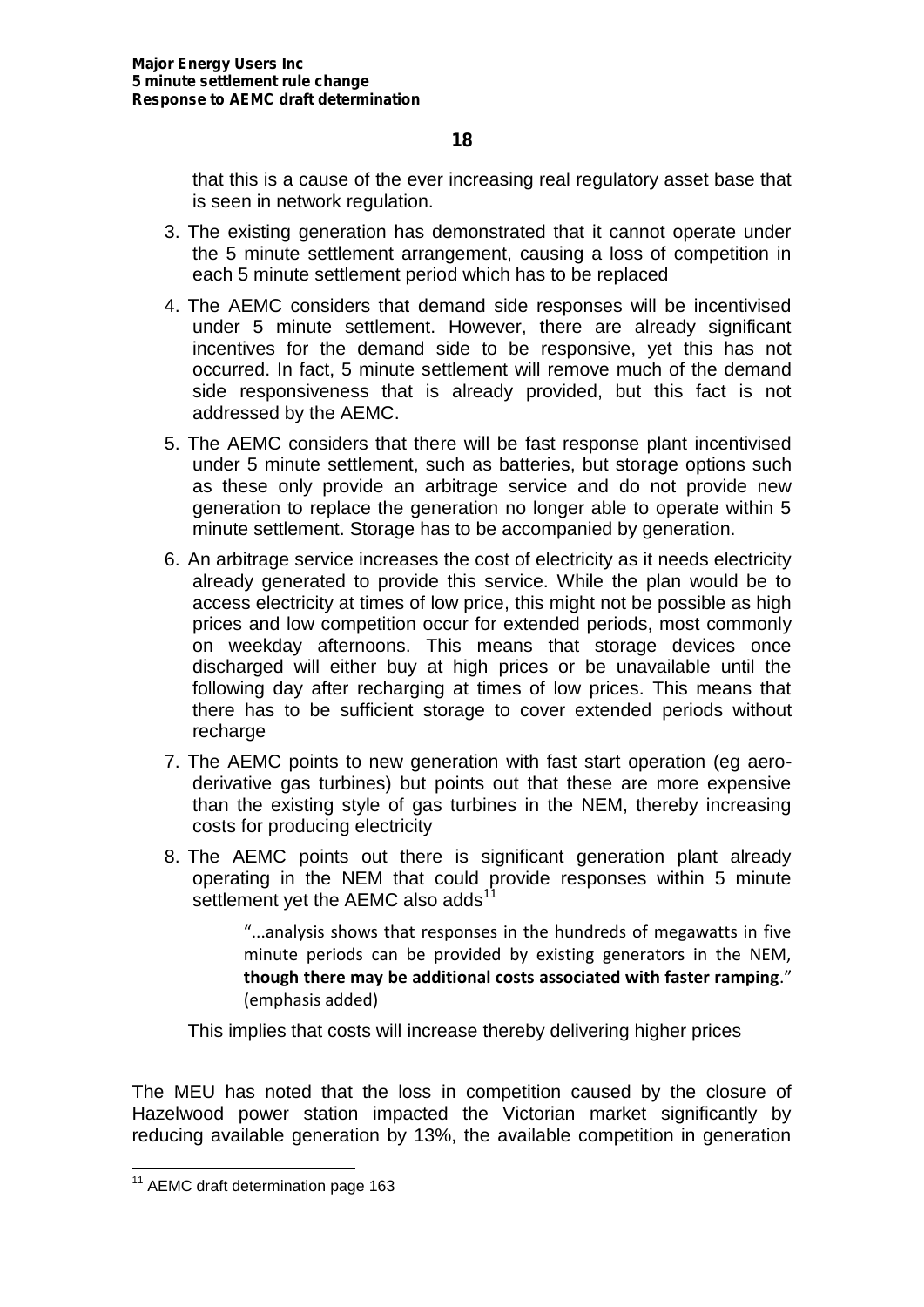#### **Major Energy Users Inc 5 minute settlement rule change Response to AEMC draft determination**

#### **19**

reduced by some 3.5% across the NEM yet an even relatively small reduction such as this resulted in a doubling of the wholesale contract prices across all NEM regions.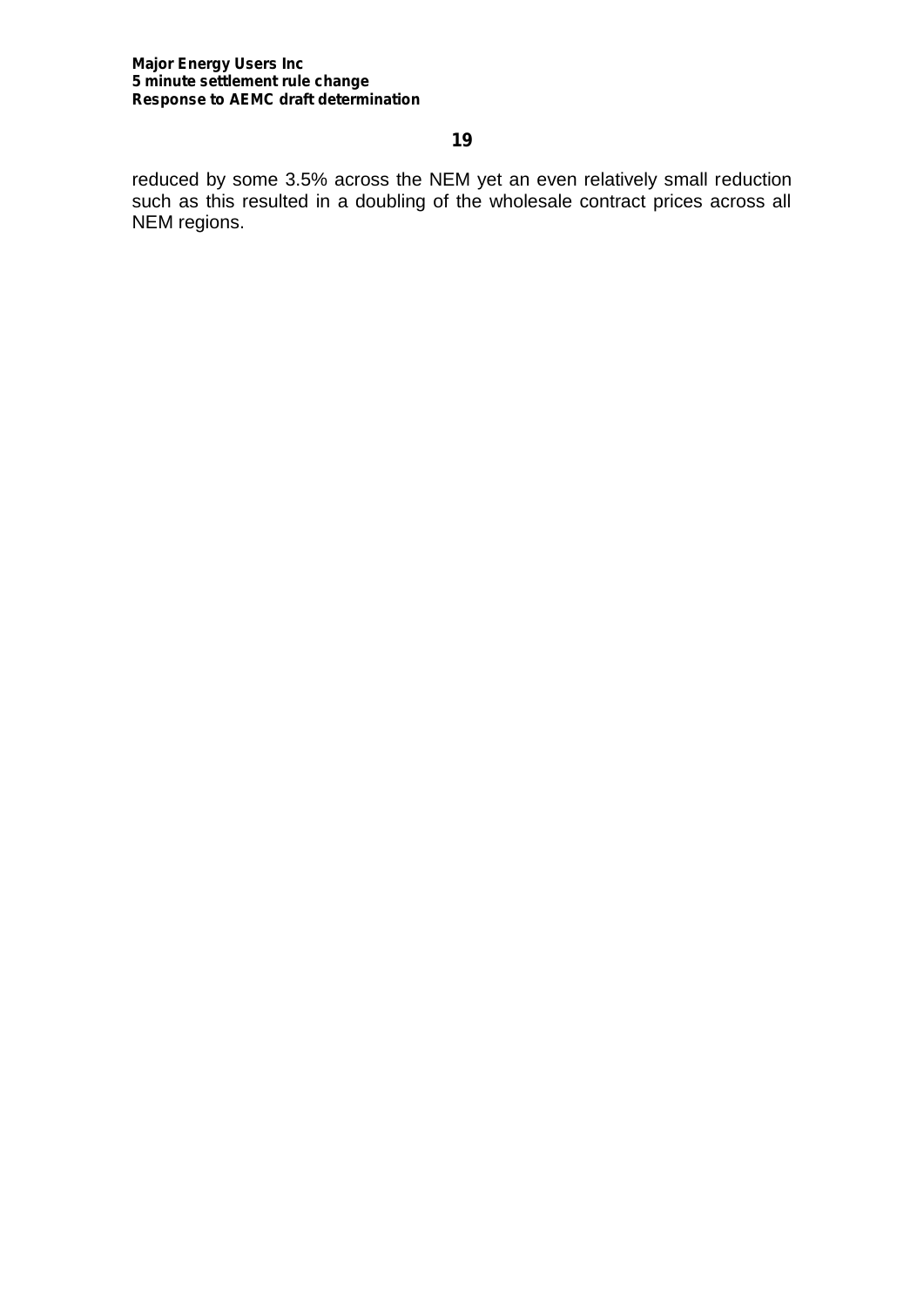### **5. Assessment of technologies**

The AEMC draft decision has assumed that new technologies will provide a greater ability to respond within a 5 minute settlement period and the MEU agrees with the concept but considers that the AEMC has over-estimated the abilities of these new technologies.

#### **Technological neutrality**

The AEMC posits that it needs to implement solutions that provide technological neutrality. There is little doubt that the 5 minute settlement will prevent some technologies (eg ramp rates for "frame style" gas turbines or coal fired generators) from being able to maximise their value to the market and to prevent the exercise of market power by those generators that are able to respond within a 5 minute settlement period.

In contrast, 30 minute settlement does not provide a barrier to entry of other technologies such as batteries and aero-derivative gas turbines as these types of technologies have already entered the market. In contrast, plant that cannot respond within the 5 minute settlement period, will be effectively barred from the market, biasing the market towards faster start plant and a barrier to lower cost slower start plant

As noted above, what is of significant concern is that there has been no quantitative assessment of the change in market concentration of generation which will result from the proposed change. If the change is made, there will be significant changes in market concentration for the supply of the various services<sup>12</sup> provided by generators.

What is clear is that the time needed to develop new generation services to replace those that will be lost from the market will far exceed the time allowed by the AEMC to transition to the new settlement regime.

#### **System security**

The AEMC does note that there may be some challenges, such as system security issues, that will occur as a result of the change but points out that these will be addressed by reviews that are currently underway. The AEMC cites

- AEMO future power system security program
- AEMO guide to generator exemption
- AEMC Distribution market model
- AEMC System security work program
- AEMC Frequency control frameworks review

<sup>&</sup>lt;sup>12</sup> Including FCAS, inertia, base load, intermediate, peaking, price caps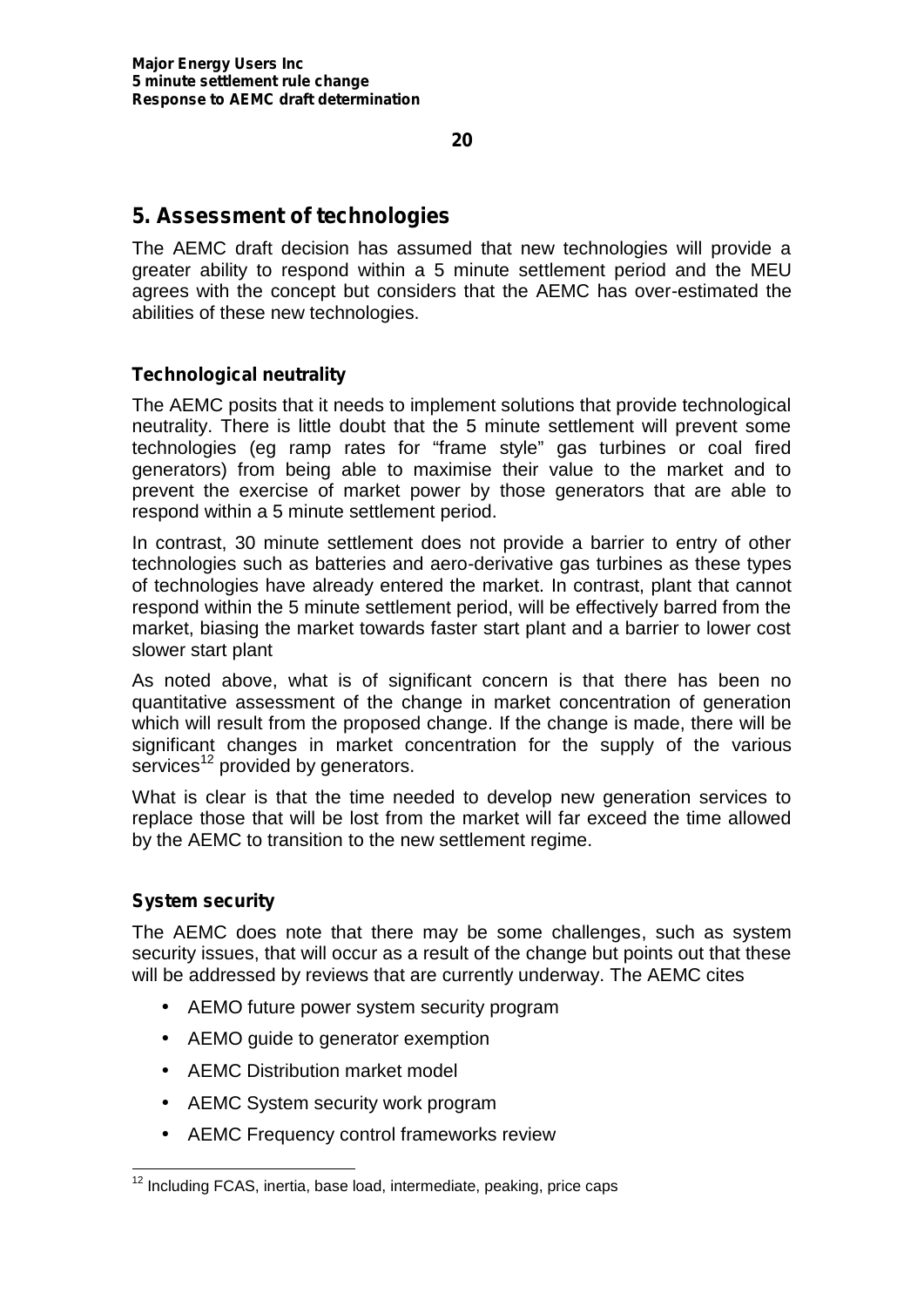- AEMC Reliability frameworks review
- ARENA/AEMO Demand response competitive round
- Reliability standard and settings review

The AEMC comments that taken together these will address the concerns raised by stakeholders about the volumes of new plant required (eg batteries) needed and the exit of gas fired peaking generators.

While this might be the case, there is no certainty that the implementation of the outcomes of the reviews will address the problems that stakeholders have identified.

But what is absent from all of these reviews, is any assessment as to the levels of competition that will result from the proposed rule change to provide the needed levels to drive the NEM to deliver lower costs for consumers.

#### **Time implications**

The AEMC draft decision allows until July 2021 before the new settlement period will be implemented. The assumption is that investment in the new technologies in the intervening period will be sufficient to offset the loss of existing generation that will not be able to provide adequate service when the change occurs.

The AEMC expresses a view that this investment will occur but there is no certainty that it will as all the AEMC provides is an incentive for this to occur. The AEMC has made no provision to address this potential problem should it occur.

#### **Aero-derivative gas turbines**

The MEU has discussed the capabilities of aero-derivative gas turbines with engineers experienced in their construction and operation and notes that they are not extensively used in the NEM<sup>13</sup>.

These turbine types can operate faster that the more robust "frame" style gas turbines but their capital cost is higher as are the operating costs. Aero derivative gas turbines exhibit more operational downtime and a need for more routine maintenance, and the more frequent their starts, the more maintenance required.

Although steps can be taken to minimise down time (eg through using change out engines), this increases the capital costs through having to have spare engines available "on call".

Even with their faster start capabilities, aero-derivative gas turbines still require significant start up times before they can synchronise, limiting the amount of

<sup>&</sup>lt;sup>13</sup> The MEU notes that aero-derivative gas turbines are located at Snuggery, near Mount Gambier and at some hospitals in Victoria.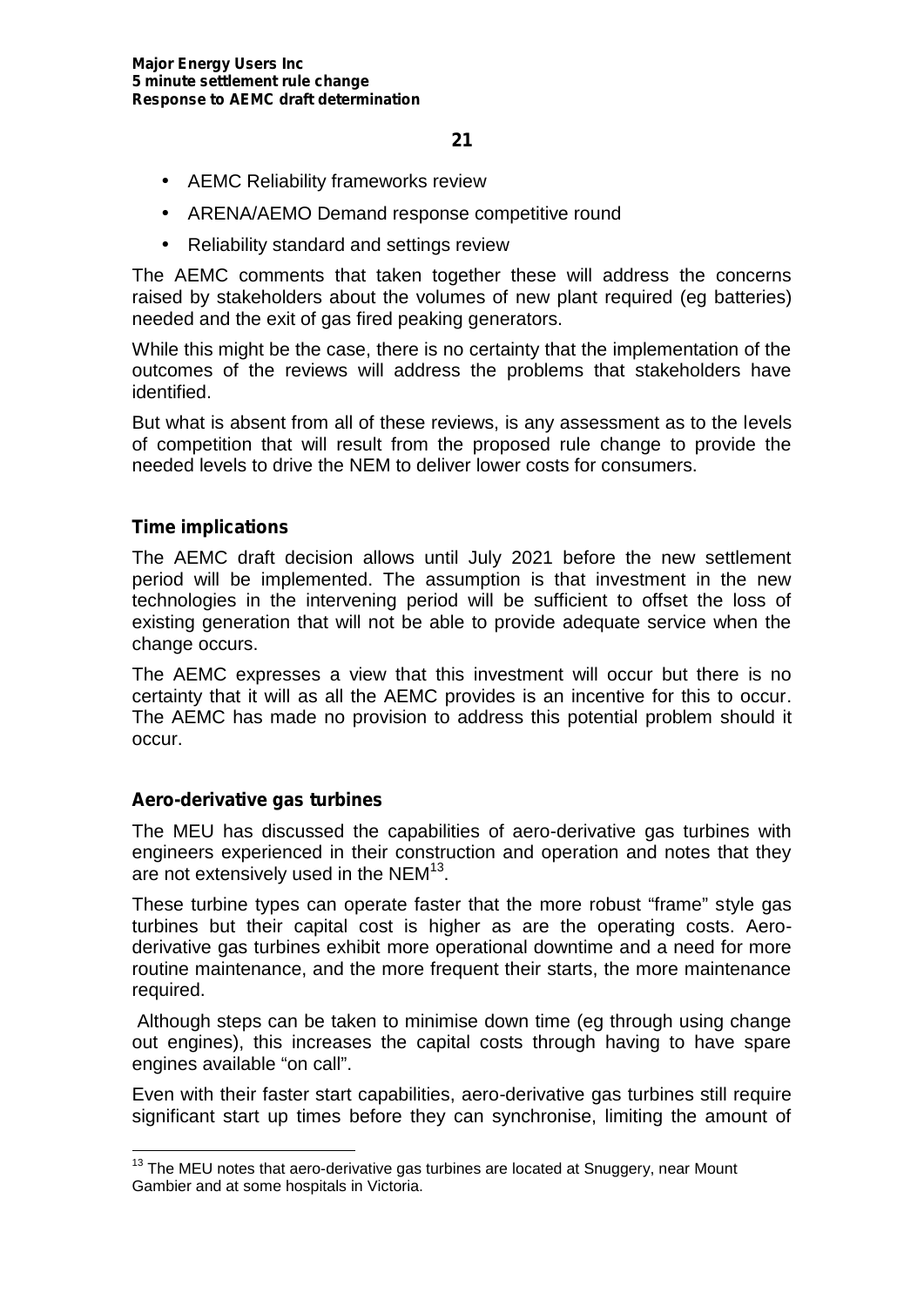energy that can be injected within a 5 minute settlement period. So even though they might be able to provide some response within a 5 minute period, this is not as great as is implied in the AEMC draft decision.

#### **Batteries**

There is little doubt that batteries can provide near instantaneous supply into the market. However, once discharged, they require significant time before they can be used again due to limitations on recharge rates.

Batteries only offer an arbitrage service so they do not add to the generation mix. This means that batteries need a generator to be able to recharge them at times when electricity prices are low, so a move to 5 minute settlement not only removes existing generation from the market but requires the replacement to be a battery coupled to another form of generation, effectively increasing the total cost of the replacement technology.

The current technology for batteries (and presumably that which will be still in vogue in July 2021) is based on lithium ion technology. This technology has a fixed MWh life (ie the amount of energy that can be delivered over its lifetime) and such batteries can lose some 10% of its energy storage capacity on an annual basis through operational degradation and frequency of cycling<sup>14</sup>

In order to provide the maximum flexibility, recharging at times might have to occur immediately after discharge, thereby increasing the demand in the market and thereby a reduction in competition and higher wholesale prices.

While the AEMC asserts that batteries (and similar technology) can accommodate 5 minute settlement, the AEMC has made no estimate of the cost that the new technology might impose on the market. The MEU agrees that the cost of batteries is falling and probably will continue to do so

#### **Profiling of end users**

The AEMC provides a view that due to a lack of appropriate metering, AEMO will have to develop a profile for use in the 5 minute settlement market. Inherent in profiling is that those consumers included within the profile lose their identity and this makes providing a reward to getting those consumers for their involvement in the electricity market less valuable.

The MEU accepts that small end users of electricity are currently profiled, but the AEMC asserts that moving to 5 minute settlement will enhance the ability of all end users to impact the market. If the majority of end users are effectively marginalised through profiling, and this continues, the MEU points out that much of the benefit that the AEMC asserts will be achieved cannot be delivered under 5 minute settlement until the necessary metering is provided. So far, the AEMC assessment of the costs for converting the necessary metering does not include the conversion of all end users to smart metering

<sup>&</sup>lt;sup>14</sup> See for example http://jes.ecsdl.org/content/163/9/A1872.full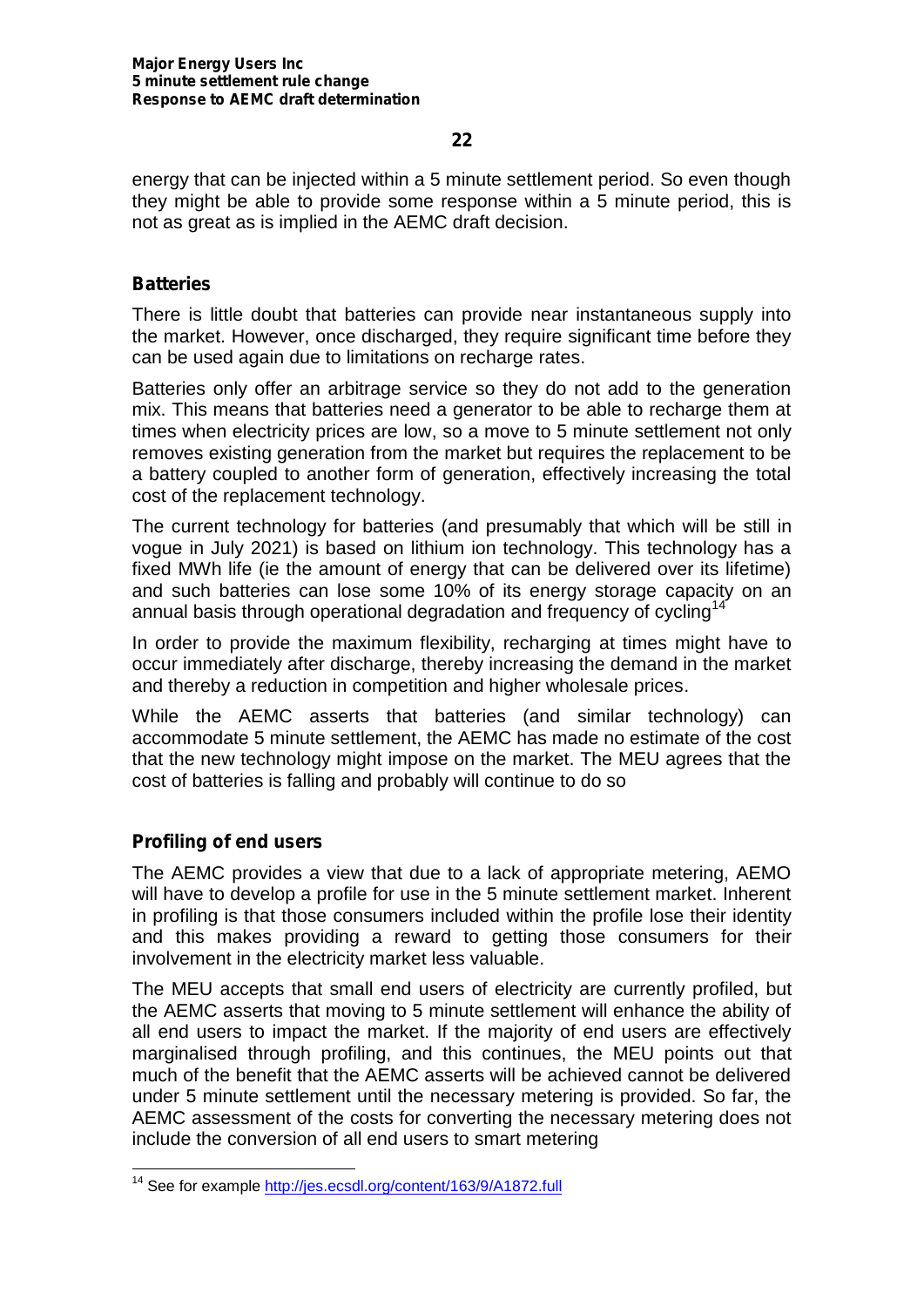#### **Demand side responsiveness**

While it is recognised that electricity is now considered to be an essential service due to its very pervasiveness, there is a view widely held that responsiveness from consumers of electricity has to be an essential feature of the electricity market. Despite this assumption, research by Electricity Consumers Australia, QCoSS and Business SA reported at the ECA Foresighting Forum 2017 (20/21 February 2017) found that there is a very high proportion (greater than 60%) of residential and small business consumers of electricity that don't engage with the electricity market for many reasons including tenancy, age, disinterest, technical inability, etc.

With this in mind, the MEU considers that while economists discuss efficiency measures in the electricity market as being a driver for efficient outcomes, the MEU points out that electricity supply is not an end in itself. Electricity is needed by all sectors of society and this imposes a responsibility that the price of electricity is no higher than the cost that consumers can carry. For example, if the price for electricity is too high and this causes a user to cease operations (eg a regional manufacturer) the effect of the high electricity prices will result in unemployment and severe disadvantage to that region's economy. So seeking high economic efficiency in the electricity market might lead to a significant loss of efficiency in other sectors and impact the national productivity.

While MEU members do get involved in responding to electricity market signals, by reducing demand when signals indicate a need, they also report that to be active in demand response is not a costless exercise and that a direct outcome of their involvement is a loss of productivity in their operations. It is a major concern of the MEU and its members that there is an attitude that the efficiency of the electricity market is paramount, even if this reduces the productivity of electricity users. The MEU points out that the small gains in productivity seen in the electricity market as a result of demand side activity might well result in a larger loss of productivity when measured nationally.

The AEMC points to the likelihood that demand side responsiveness will increase with 5 minute settlement as this provides benefits from the greater value of the service provided. The MEU points out:

- 1. Demand side response (DSR) is not a costless exercise, so a view that DSR will deliver lower prices is not correct. At best DSR will obviate a need for new generation investment **if** the cost of the DSR is lower than the cost of new generation
- 2. Already DSR is incentivised with 30 minute settlement (even that DSR which can be provided under 5 minute settlement). While 5 minute settlement might provide a greater incentive for some DSR, it also removes any incentive and ability to respond to market signals by other DSR.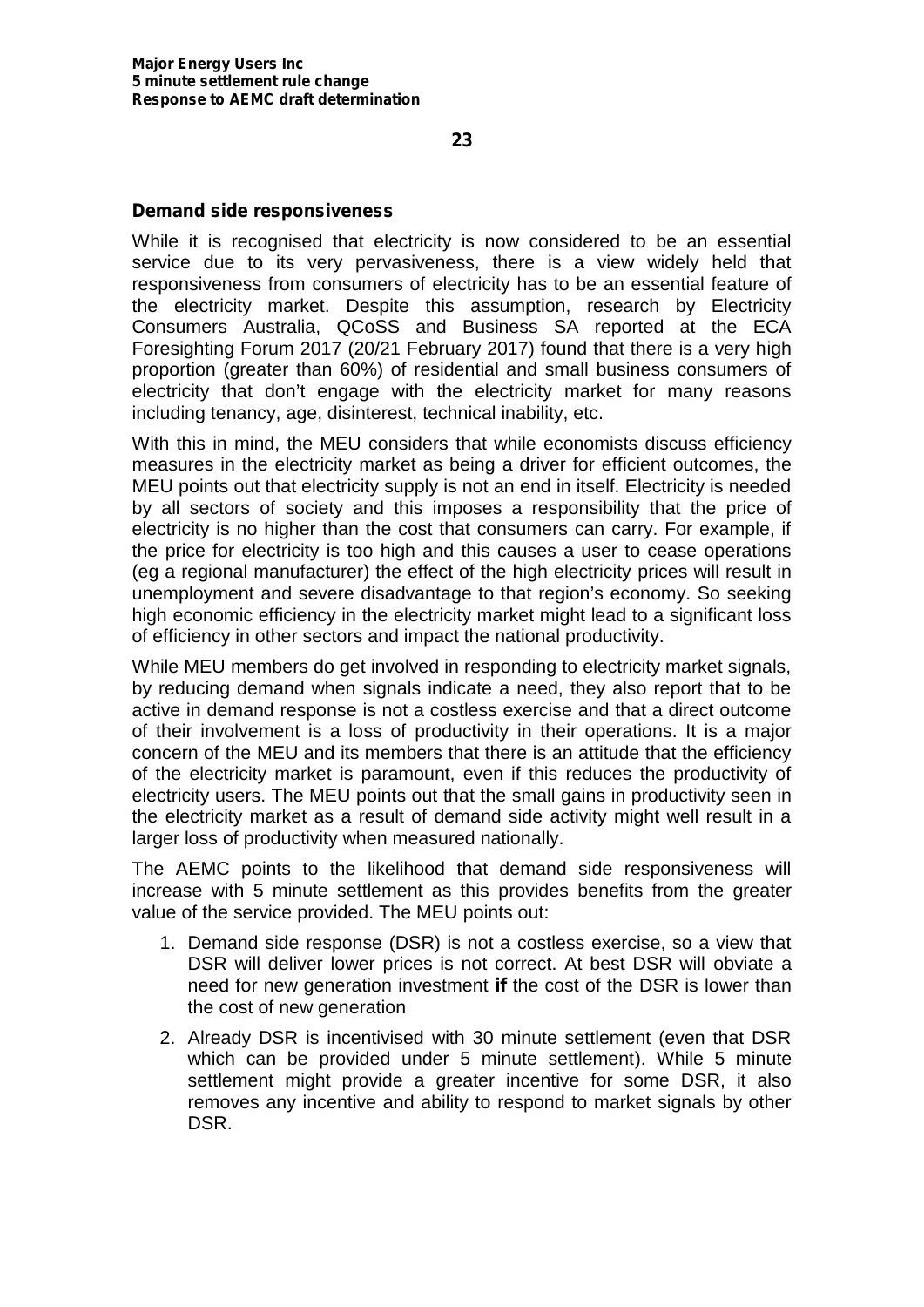3. The lack of DSR in the electricity market is not so much a function of settlement period but of other issues associated with a preparedness of consumers to be involved in the market.

While the AEMC opines that 5 minute settlement will deliver more demand side responsiveness, there is no evidence that this will occur in the quantities hoped for. For the amounts of load that might be shed as a result of aggregation of many small providers, the MEU points to the loss of DSR from the numbers of end users that are already active in the NEM but will not be able to deliver reductions in demand within a 5 minute settlement period. That the AEMC has not attempted to quantify the amounts of DSR that will be incentivised by 5 minute settlement or the amounts that will disappear because of it, is of considerable concern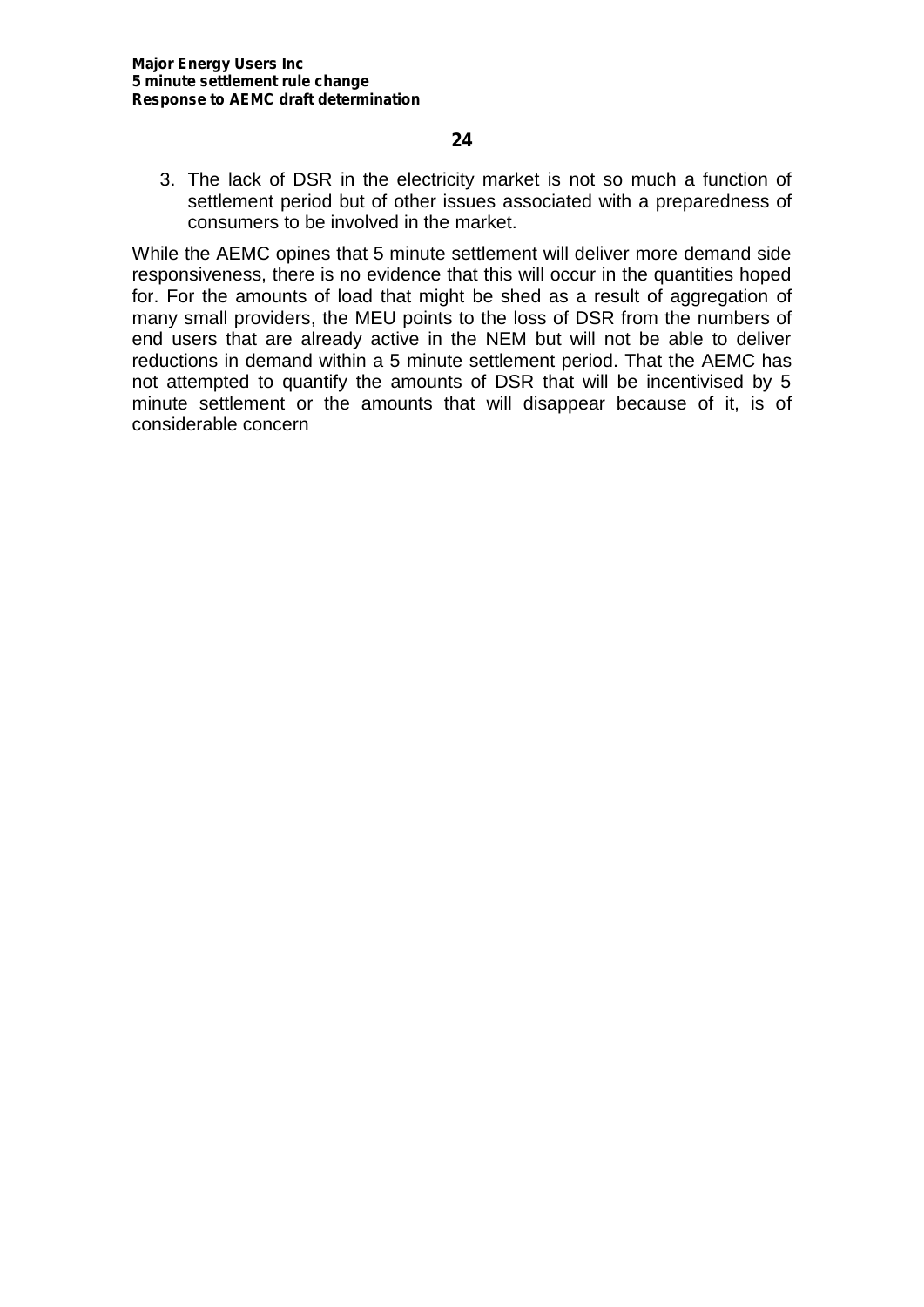#### **6. The overseas experience**

The AEMC states that there are moves in overseas competitive electricity markets to align dispatch and settlement periods. The MEU agrees that there have been some moves in this direction but what is concerning is that most of these are in capacity markets and in the US. A deeper analysis of overseas trends does not provide clear support for the change proposed by the AEMC, and it would appear that the AEMC is entering new territory with its draft decision and there is little overseas experience to show if the change will deliver the benefits that the AEMC assumes will be achieved.

This lack of evidence from other markets that the change will be beneficial is extremely concerning.

#### **The US experience**

The AEMC advises that the US energy regulator, the Federal Energy Regulatory Commission (FERC) has mandated a change to align dispatch and settlement period in competitive electricity markets. Of particular note though, is that FERC has **not** stipulated a move to 5 minute settlement although some markets in the US are contemplating such a move.

What is of particular interest regarding the FERC decision is the observation at paragraph 210 (page 115) of the FERC decision<sup>15</sup> on aligning dispatch and settlement periods

"We reject the proposal to require RTOs/ISOs to conduct a cost-benefit analysis before implementing the settlement reform. The Commission has not previously conducted such analyses when it has considered whether to require various market reforms."

The clear import of the FERC decision is that FERC does not consider that it has the obligation to test the cost versus benefits of such a change.

In contrast, the AEMC is required under the National Electricity Objective (NEO) that it does have a responsibility to demonstrate that the benefits of a change to the rules do outweigh the costs of such a change. Indeed, in other decisions by the AEMC it has carried out cost benefit assessments and has made decisions based on the outcomes of such assessments.

While the MEU does agree that the benefits might well be difficult to quantify, the NEO obligation does impose a requirement that an attempt has to be made, including various tests to provide some confidence that the benefits will exceed

<sup>&</sup>lt;sup>15</sup> 155 FERC ¶ 61,276, UNITED STATES OF AMERICA, FEDERAL ENERGY REGULATORY COMMISSION 18 CFR Part 35 [Docket No. RM15-24-000; Order No. 825] "Settlement Intervals and Shortage Pricing in Markets Operated by Regional Transmission Organizations and Independent System Operators" (Issued June 16, 2016)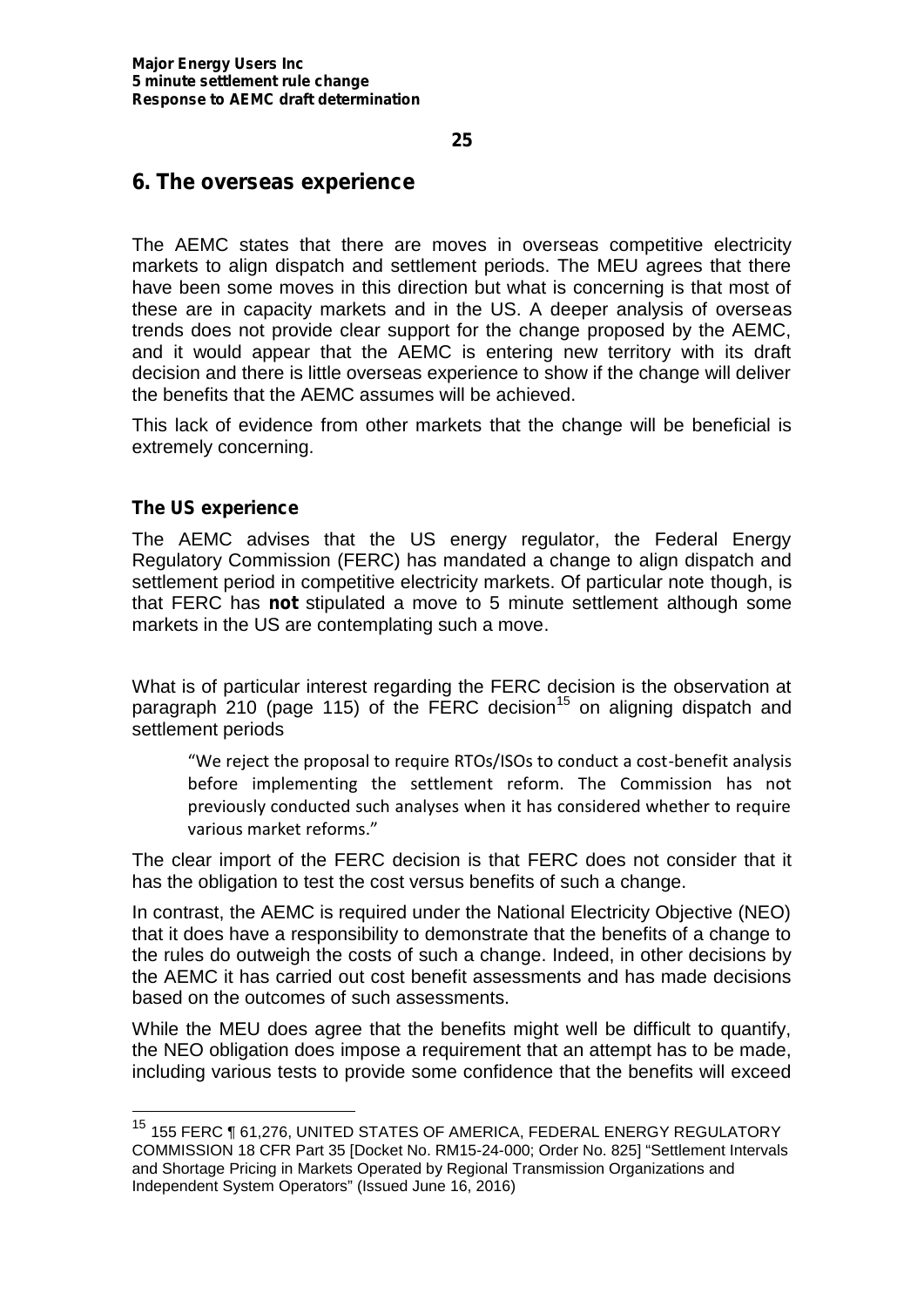costs and that the risks have been adequately assessed. As noted in section 2 above, the AEMC has failed to carry out a number of tests and assessments to support its decision to implement the change, despite many stakeholders challenging the AEMC assessments of costs to make the change and the extent of the benefits that might accrue.

#### **The EU experience**

Experience in Europe provides valuable insights that should be acknowledged in the determination as to whether settlement and dispatch should be aligned the benefits that will result

Efforts to improve efficiency of arrangements across Europe have included proposals to harmonise specific elements of market rules in each country. This includes suggested alignment of the imbalance settlement period to be 15 minutes. This is from a baseline in which settlement periods across the relevant markets vary and are 15 minutes, 30 minutes or 60 minutes in duration. Harmonisation to 15 minutes would require shortening of the settlement period in over 20 markets of around 30 markets in all.

A cost-benefit analysis (CBA) was performed to inform the appropriateness of this proposal<sup>16</sup>. In concluding that 'the net benefits could be either weakly **positive or strongly negative**', the CBA presents a far from compelling case for progressing the change. The cost associated with updating/replacing metering assets and associated systems to operate at shorter intervals is one of the main drivers for the CBA outcome. These costs are estimated to be significant, comfortably outweighing anticipated benefits. Net benefits are estimated to remain negative or, at best, be only marginal if an approach based on profiling existing metering data into shorter intervals were to be adopted as an alternative.

What is highlighted by the experience in Europe is the need to get a good handle on the costs and benefits of this type of rule change. The European analysis shows that costs, particularly relating to metering changes, can significantly outweigh potential benefits. This cannot be ignored in the context of this proposed change to the NEM arrangements. This point about the costs has been made by a number of stakeholders during the assessment process for the 5 minute settlement rule change.

Despite the CBA, the latest European Commission proposals retain the objective for 15 minute imbalance settlement periods<sup>17</sup>. But, perhaps in a nod to the practicalities, the timeline for convergence to 15 minute imbalance settlement periods proposes implementation by 2025, well beyond the timeframe proposed by the AEMC. Part of the rationale for this is that it aligns

 $16$  Frontier Economics was commissioned to prepare the CBA. The results can be found at: https://www.entsoe.eu/Documents/Network%20codes%20documents/Implementation/CBA\_I SP/ISP\_CBA\_Final\_report\_29-04-2016\_v4.1.pdf

 $17$  See Article 7 (4) of proposal for Regulation on the internal electricity market for electricity at: https://ec.europa.eu/energy/sites/ener/files/documents/1\_en\_act\_part1\_v9.pdf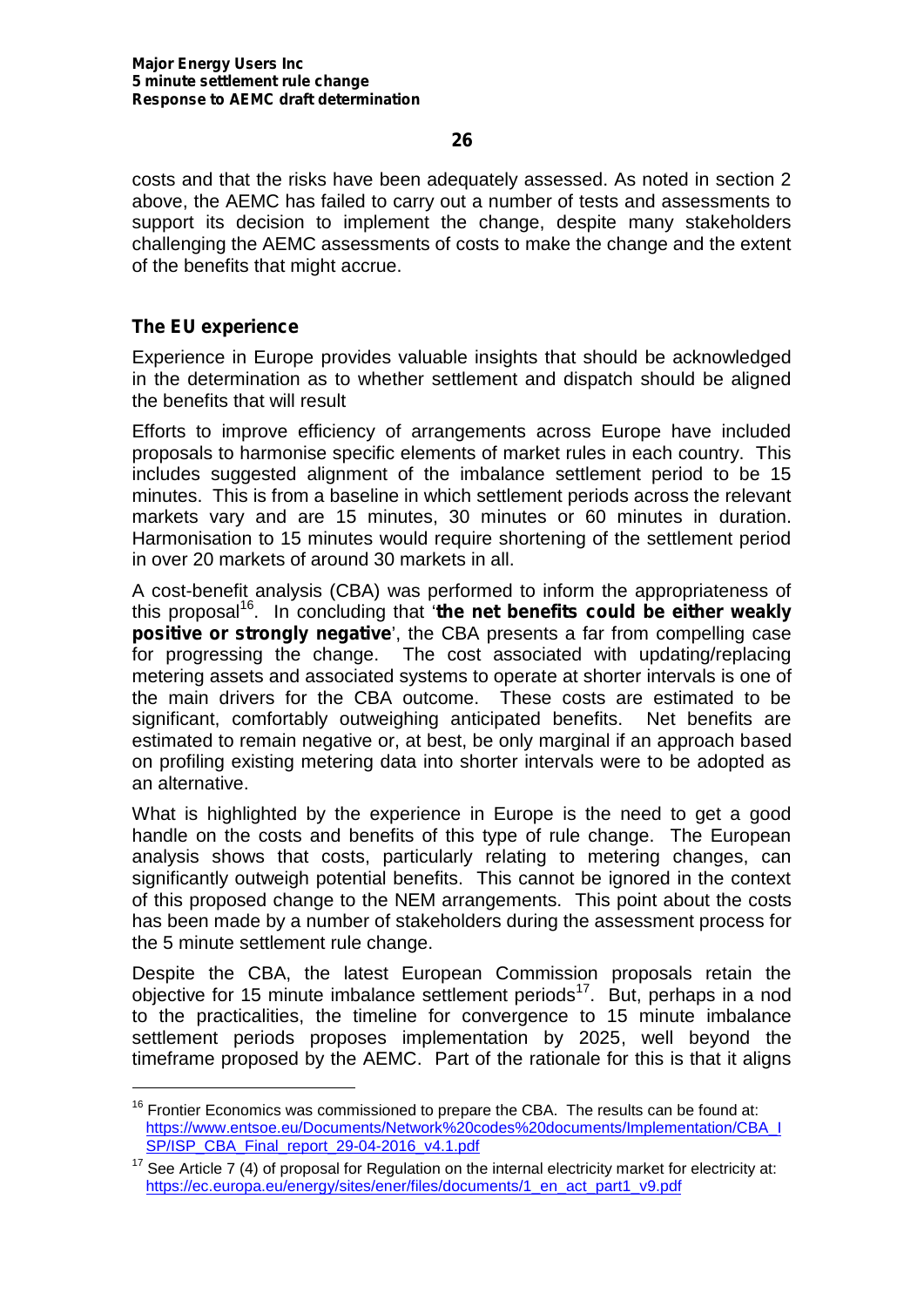better with timelines for existing smart meter rollout programmes, and so lessens the incremental costs of settlement period harmonisation. These proposals are still being assessed and negotiated, however, so this is not yet a done deal!

The EU experience and assessment of costs and benefits is salutary for the AEMC assessment, especially as the NEM still has extensive numbers of end users metered by accumulation meters. The AEMC points out that there will be a need to develop profiling of consumer use of electricity to enable the change to 5 minute settlement. AS noted in section 5 above, profiling of large amounts of electricity to large numbers of end users reduces the incentive for those consumers profiled to provide demand side responses

#### **The UK experience**

The MEU points out that the UK has in the recent past examined in depth the issue of 30 minute settlement and the challenges that this causes to an electricity market.

Ofgem implemented a review of better implementation of flexible sources of supply in the GB electricity system. This work commenced in 2014 with an examination of the settlement period to be used throughout the market. Ofgem opined that<sup>18</sup>

"We consider it is in consumers' interests to be settled using half-hourly consumption data from smart meters. In 2014, we commissioned an expert group to explore how this could be achieved."

Ofgem released a report "Upgrading our energy system Smart Systems and Flexibility Plan" in July 2017<sup>19</sup>. In this report Ofgem comments (page 4)

"Our energy system is changing. There is more low carbon generation, much of it located close to people's homes and businesses, and it produces different amounts of electricity depending on factors like the time of day or the weather. New technologies such as storage are emerging and the costs of many of these technologies are falling rapidly. If we take advantage of the opportunities this provides, we can create new businesses and jobs, empower consumers and help people save up to £40bn off their energy bills in the coming decades."

This could just as well have been written about the NEM.

But even more interesting is that Ofgem has based this target on mandatory 30 minute settlement, the same as the NEM operates on now.

However, what is important about the Ofgem approach is that Ofgem did not consider a move to 5 minute settlement, but was satisfied that 30 minute settlement was adequate and appropriate for the needs of the market.

<sup>&</sup>lt;sup>18</sup> See https://www.ofgem.gov.uk/electricity/retail-market/market-review-and-reform/smartermarkets-programme/electricity-settlement

<sup>&</sup>lt;sup>2</sup> Available at https://www.ofgem.gov.uk/publications-and-updates/upgrading-our-energysystem-smart-systems-and-flexibility-plan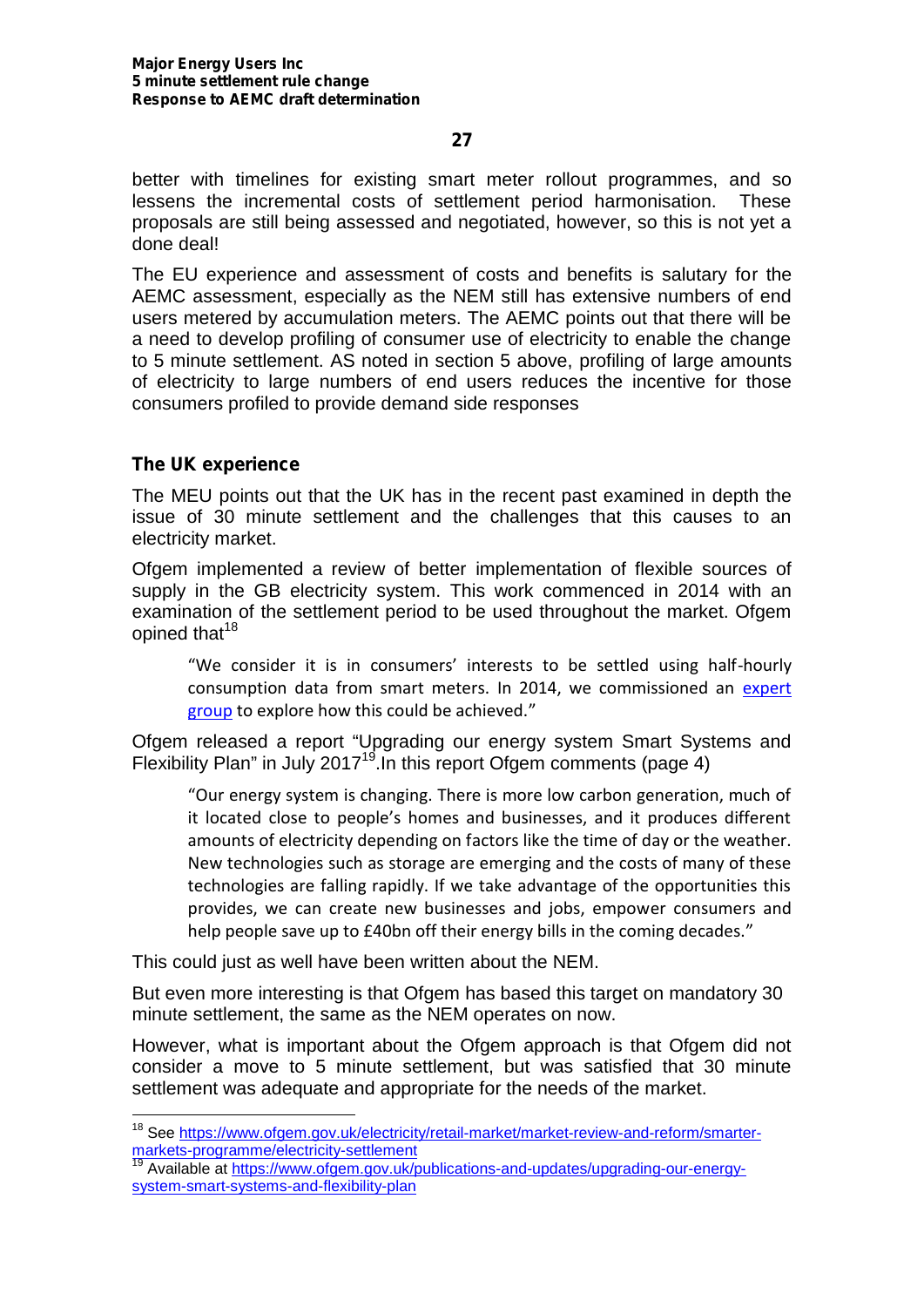### **Appendix 1**

**Commentary on NEM issues by the Federal Minister for Environment and Energy in the Australian Financial Review Oct 9 2017 at 12:00 AM**

# **Energy policy barbecue-stopper requires a multi-faceted plan**

#### by **Josh Frydenberg**

Complex energy policy is no longer an academic issue fought out between regulators and big energy companies but rather a barbecue-stopper, with everyone looking for answers.

This is because Australia's electricity prices have risen sharply and people are worried about the stability of the system.

A decade ago under John Howard, prices were the fifth-lowest in the OECD. We have since have climbed 13 spots to be the 12th highest.

It's a ladder you don't want to be climbing, particularly as it hits our lowest-income households the hardest. The bottom 20 per cent spend five times more on electricity as a proportion of their disposable income than the top 20 per cent.

## **A weaker network**

The resilience of our network has also weakened, with load-shedding and blackouts in South Australia and significant stress at peak demand in both NSW and Victoria.

The reality we must face is that the National Electricity Market, which began in 1998 and served us well for nearly 20 years, is no longer doing so.

With a changing energy mix, supply and demand is much harder to predict, and the pricing and dispatch model, which was predicated on marginal cost bidding by generators, is now less suited to the times.

In an energy-only market, large amounts of wind and solar produce low wholesale prices when they are running, but very high prices when they are not. This volatility creates an uncertain investment climate and makes it more difficult for synchronous generators to recover their fixed costs and remain commercially viable.

It is in this brave new world of disruptive technology and the empowerment of consumers that the Turnbull government is implementing its energy plan.

# **Faith in well-regulated markets**

The principles that guide our plan include faith in well-regulated markets and an abiding commitment to innovation and harnessing new technology to benefit the consumer.

That is why we abolished the Limited Merits Review process and boosted the independent regulator, the AER.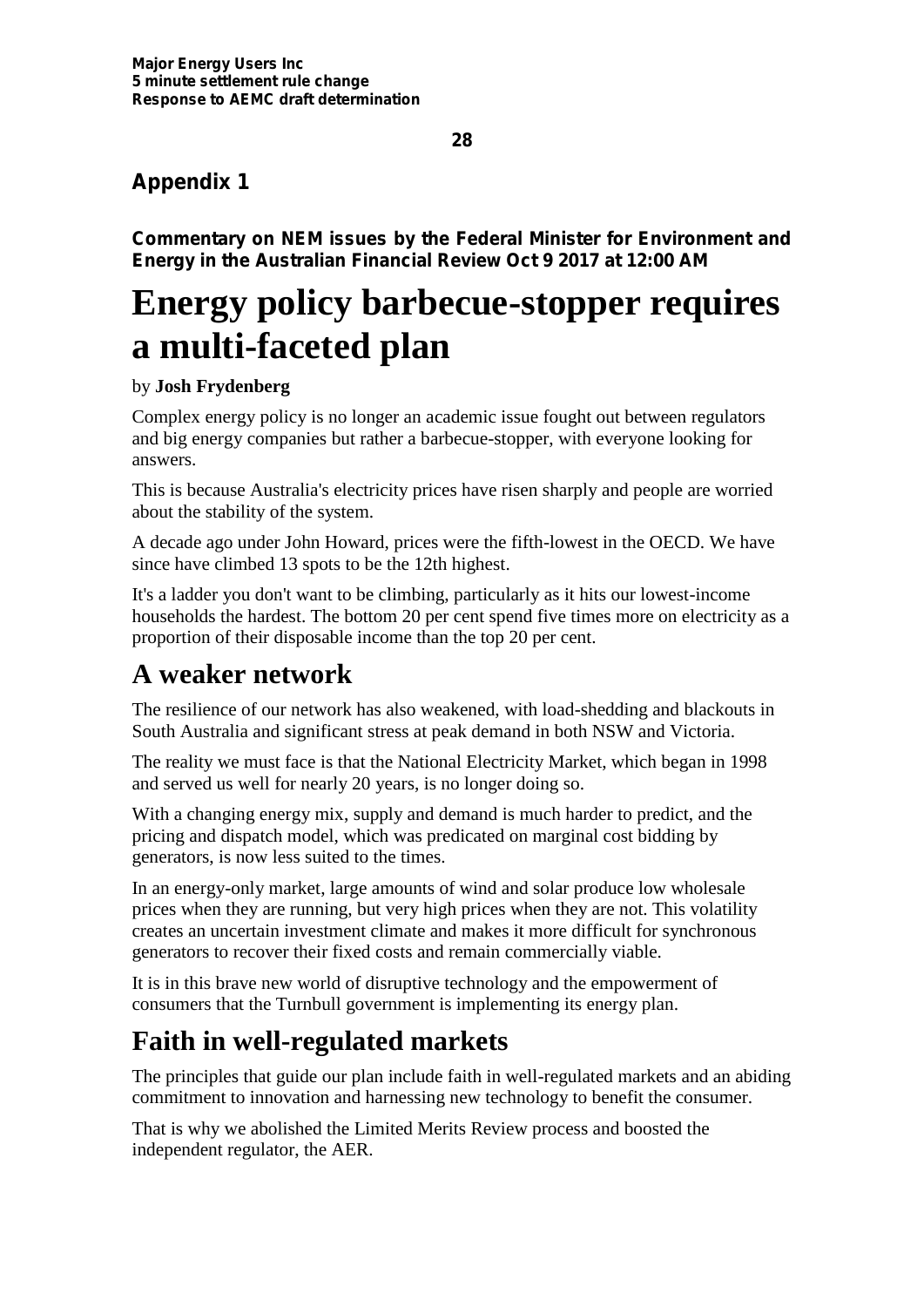That is why we called in the retailers and agreed with them a wide range of changes to improve transparency and provide timely information in plain English to customers so that they can get the best deals.

That is why we've implemented the most significant reforms to gas pipeline markets in more than two decades, introducing compulsory arbitration in the absence of an agreement between pipeliners and producers.

There is more to be done. We are concerned about market concentration.

## **Concentrations of power**

In each region of the NEM, the two or three biggest generators between them control more than 70 per cent of capacity and dispatched energy. This has been increasing over time. In 2009, the big three – AGL, EnergyAustralia and Origin – had 15 per cent of generation capacity in the NEM between them. Today, it's nearly 50 per cent.

This concentration can affect bidding behaviour, as the companies know their market dominance guarantees dispatch regardless of price.

This is why I have asked the AER to investigate bidding practices by generators with a particular focus on New South Wales. I look forward to receiving their initial findings in November.

Another area where the current market design needs reform is around reliability.

Following the closure of Hazelwood and Northern coal-fired power stations, wholesale price volatility has increased enormously.

For example, in South Australia, the number of price events above \$200 a megawatt hour or below negative \$100 a megawatt hour (which is due to the intermittency of wind generation) has increased by 400 per cent in just the last two years.

# **Getting the right advice**

It is in this context that the Turnbull government commissioned AEMO to provide advice on the adequacy of existing and future dispatchable resources and what action could be taken to fix any shortfall.

The response was unequivocal. Strategic reserves as recommended by the Finkel Review are needed in the short term, together with an appreciation that the closure of Liddell, scheduled for 2022, would leave a shortfall of 1000 megawatts of dispatchable capacity.

In the longer term, the solution AEMO suggested could be provided by a yet-to-be specified extended market design change. This could include, "demand-side markets, day-ahead commitments, the articulation of a generator reliability obligation and further approaches to gaining investment in flexible capacity".

The second key principle is the Coalition's commitment to innovation and harnessing new technology.

Just as the mobile phone disrupted the landline and the digital camera superseded film, the energy market is being shaped by the internet of things; behind-the-meter